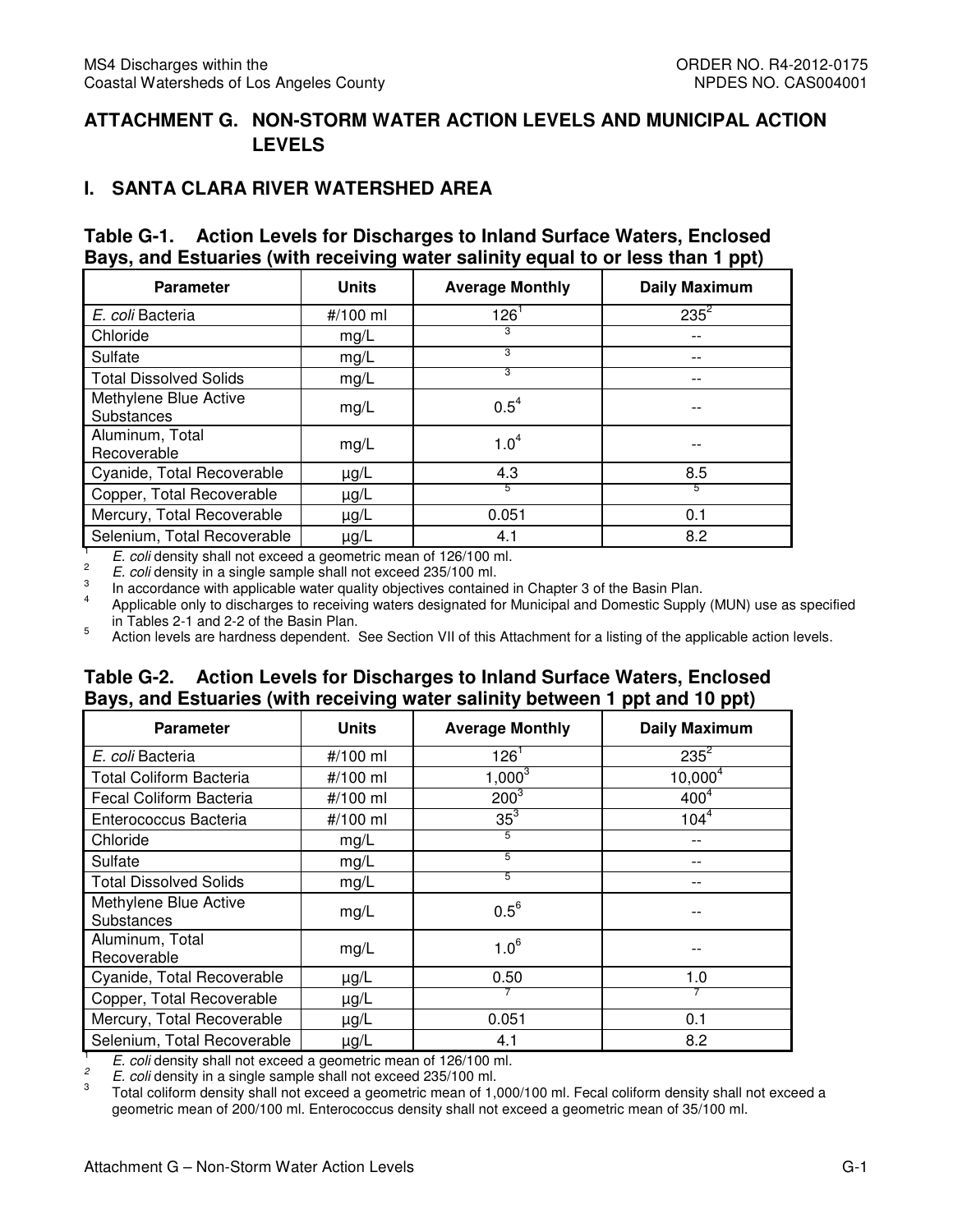- not exceed 400/100 ml. Enterococcus density shall not exceed a geometric mean of 104/100 ml.<br>In accordance with applicable water quality objectives contained in Chapter 3 of the Basin Plan. <sup>4</sup> Total coliform density in a single sample shall not exceed 10,000/100 ml. Fecal coliform density in a single sample shall
- $\frac{5}{6}$
- not exceed 400/100 ml. Enterococcus density shall not exceed a geometric mean of 104/100 ml.<br><sup>5</sup> In accordance with applicable water quality objectives contained in Chapter 3 of the Basin Plan.<br><sup>6</sup> Applicable only in Tables 2-1 and 2-2 of the Basin Plan.
- $\frac{1}{2}$  The applicable action level is the most stringent between corresponding Table G-1 and Table G-3 action levels.

#### **Table G-3. Action Levels for Discharges to Inland Surface Waters, Enclosed Bays, and Estuaries (with receiving water salinity equal to or greater than 10 ppt 95% or more of the time)**

| <b>Parameter</b>                    | <b>Units</b> | <b>Average Monthly</b> | <b>Daily Maximum</b> |
|-------------------------------------|--------------|------------------------|----------------------|
| <b>Total Coliform Bacteria</b>      | #/100 ml     | $1,000^{1,2}$          | $10,000^{2,3}$       |
| Fecal Coliform Bacteria             | #/100 ml     | $200^1$                | $400^3$              |
| Enterococcus Bacteria               | #/100 ml     | $35^1$                 | $104^3$              |
| Chloride                            | mg/L         | 4                      | --                   |
| Sulfate                             | mg/L         | 4                      |                      |
| <b>Total Dissolved Solids</b>       | mg/L         | 4                      | --                   |
| Methylene Blue Active<br>Substances | mg/L         | $0.5^{5}$              |                      |
| Aluminum, Total<br>Recoverable      | mg/L         | $1.0^{5}$              |                      |
| Cyanide, Total Recoverable          | $\mu$ g/L    | 0.50                   | 1.0                  |
| Copper, Total Recoverable           | $\mu$ g/L    | 2.9                    | 5.8                  |
| Mercury, Total Recoverable          | $\mu$ g/L    | 0.051                  | 0.1                  |
| Selenium, Total Recoverable         | $\mu$ g/L    | 58                     | 117                  |

 geometric mean of 200/100 ml. Enterococcus density shall not exceed a geometric mean of 35/100 ml.  $1$  Total coliform density shall not exceed a geometric mean of 1,000/100 ml. Fecal coliform density shall not exceed a

 median total coliform density shall not exceed 70/100 ml and not more than 10 percent of the samples shall exceed <sup>2</sup> In areas where shellfish may be harvested for human consumption, as determined by the Regional Water Board, the 230/100 ml.

 not exceed 400/100 ml. Enterococcus density shall not exceed a geometric mean of 104/100 ml.  $3$  Total coliform density in a single sample shall not exceed 10,000/100 ml. Fecal coliform density in a single sample shall

<sup>4</sup><br>In accordance with applicable water quality objectives contained in Chapter 3 of the Basin Plan.

 $5$  Applicable only to discharges to receiving waters designated for Municipal and Domestic Supply (MUN) use as specified in Tables 2-1 and 2-2 of the Basin Plan.

|                                          |              | ಎ−                    |                      |                                        |
|------------------------------------------|--------------|-----------------------|----------------------|----------------------------------------|
| <b>Parameter</b>                         | <b>Units</b> | <b>6-Month Median</b> | <b>Daily Maximum</b> | <b>Instantaneous</b><br><b>Maximum</b> |
| <b>Total Coliform Bacteria</b>           | #/100 ml     | $70^1$                | 230 <sup>1</sup>     |                                        |
| <b>Fecal Coliform</b><br><b>Bacteria</b> | #/100 ml     |                       | $200^2$              | $400^3$                                |
| Enterococcus Bacteria                    | #/100 ml     |                       | $35^2$               | $104^{3}$                              |
| Cyanide, Total<br>Recoverable            | $\mu$ g/L    |                       | 4                    | 10                                     |
| Copper, Total<br>Recoverable             | $\mu$ g/L    | 3                     | 12                   | 30                                     |
| Mercury, Total<br>Recoverable            | $\mu$ g/L    | 0.04                  | 0.16                 | 0.4                                    |
| Selenium, Total<br>Recoverable           | $\mu$ g/L    | 15                    | 60                   | 150                                    |

#### **Table G-4. Action Levels for Discharges to Ocean Waters (Surf Zone)**

 median total coliform density shall not exceed 70/100 ml and not more than 10 percent of the samples shall exceed In areas where shellfish may be harvested for human consumption, as determined by the Regional Water Board, the 230/100 ml.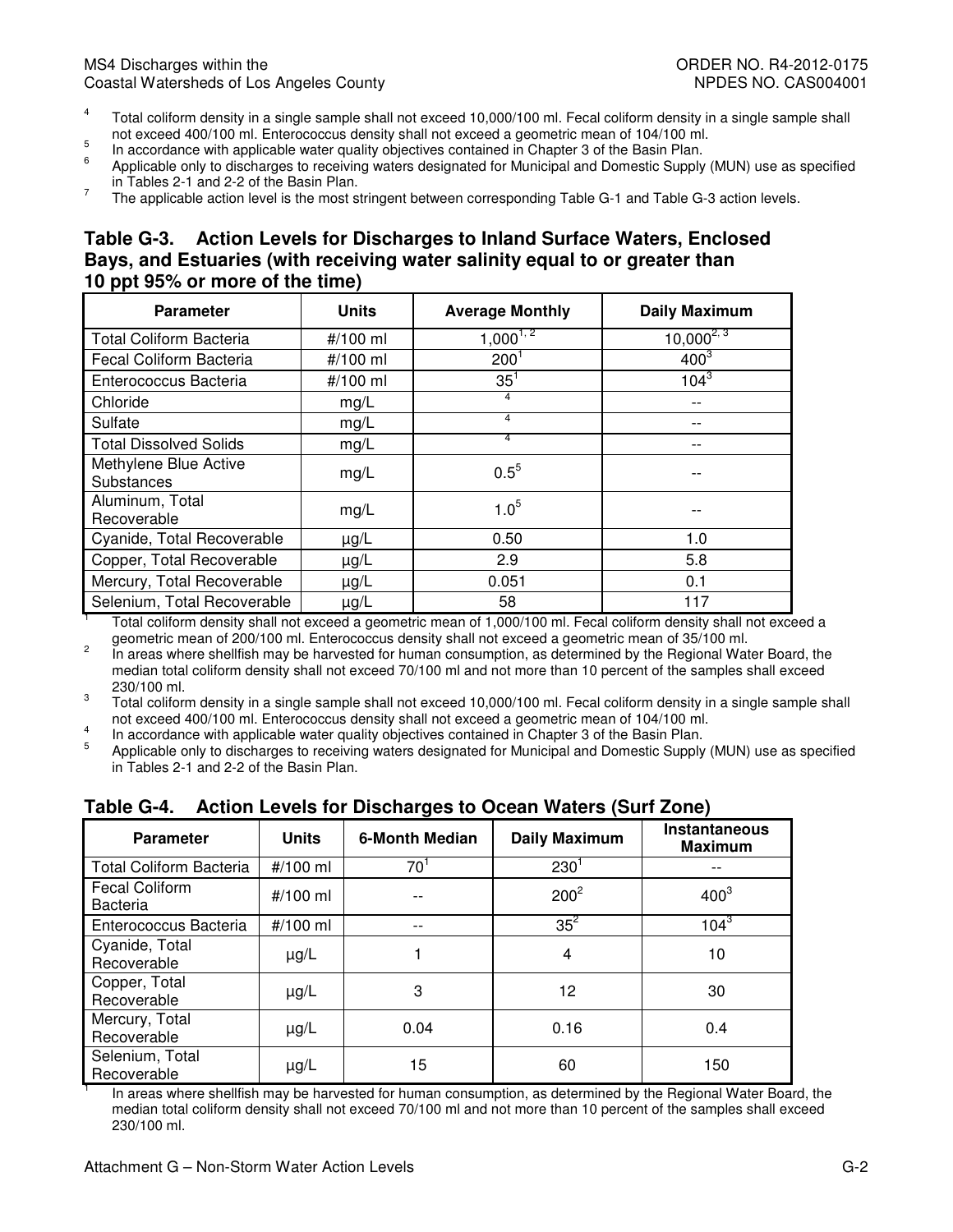- geometric mean of 35/100 ml.  $2^2$  Fecal coliform density shall not exceed a geometric mean of 200/100 ml. Enterococcus density shall not exceed a
- mean of 104/100 ml. geometric mean of 35,100 m.m.<br>Fecal coliform density in a single sample shall not exceed 400/100 ml. Enterococcus density shall not exceed a geometric

## **II. LOS ANGELES RIVER WATERSHED MANAGEMENT AREA**

#### **Table G-5. Bays, and Estuaries (with receiving water salinity equal to or less than 1 ppt)**  Action Levels for Discharges to Inland Surface Waters, Enclosed

| <b>Parameter</b>                                                                                                                                                                                                         | <b>Units</b>      | <b>Average Monthly</b>   | <b>Daily Maximum</b> |  |  |
|--------------------------------------------------------------------------------------------------------------------------------------------------------------------------------------------------------------------------|-------------------|--------------------------|----------------------|--|--|
| pH                                                                                                                                                                                                                       | Standard<br>units | $6.5 - 8.5$ <sup>1</sup> |                      |  |  |
| E. coli Bacteria                                                                                                                                                                                                         | #/100 ml          | $126^2$                  | $235^3$              |  |  |
| Chloride                                                                                                                                                                                                                 | mg/L              | 4                        |                      |  |  |
| Nitrite Nitrogen, Total (as N)                                                                                                                                                                                           | mg/L              | $1.0^{5}$                |                      |  |  |
| Sulfate                                                                                                                                                                                                                  | mg/L              | $\overline{4}$           |                      |  |  |
| <b>Total Dissolved Solids</b>                                                                                                                                                                                            | mg/L              | 4                        | --                   |  |  |
| Turbidity                                                                                                                                                                                                                | <b>NTU</b>        | $5^5$                    | --                   |  |  |
| Aluminum, Total<br>Recoverable                                                                                                                                                                                           | mg/L              | $1.0^{5}$                |                      |  |  |
| Cyanide, Total Recoverable                                                                                                                                                                                               | $\mu$ g/L         | 4.3                      | 8.5                  |  |  |
| Copper, Total Recoverable                                                                                                                                                                                                | $\mu$ g/L         | 6                        | 6                    |  |  |
| Mercury, Total Recoverable                                                                                                                                                                                               | $\mu$ g/L         | 0.051                    | 0.10                 |  |  |
| Selenium, Total Recoverable                                                                                                                                                                                              | $\mu$ g/L         | 4.1                      | 8.2                  |  |  |
| т<br>Within the range of 6.5 to 8.5 at all times.<br>$\overline{\mathbf{c}}$<br>E. coli density shall not exceed a geometric mean of 126/100 ml.<br>3<br>E. coli density in a single sample shall not exceed 235/100 ml. |                   |                          |                      |  |  |

<sup>4</sup> In accordance with applicable water quality objectives contained in Chapter 3 of the Basin Plan.

 $5$  Applicable only to discharges to receiving waters or receiving waters with underlying groundwater designated for Municipal and Domestic Supply (MUN) use as specified in Tables 2-1 and 2-2 of the Basin Plan.

6 Action levels are hardness dependent. See Section VII of this Attachment for a listing of the applicable action levels.

#### **Table G-6. Action Levels for Discharges to Inland Surface Waters, Enclosed Bays, and Estuaries (with receiving water salinity between 1 ppt and 10 ppt)**

| <b>Parameter</b>               | <b>Units</b>      | <b>Average Monthly</b>   | <b>Daily Maximum</b> |  |
|--------------------------------|-------------------|--------------------------|----------------------|--|
| pH                             | Standard<br>units | $6.5 - 8.5$ <sup>1</sup> |                      |  |
| E. coli Bacteria               | #/100 ml          | $126^{2}$                | $235^{3}$            |  |
| <b>Total Coliform Bacteria</b> | #/100 ml          | $1,000^4$                | $10,000^{5}$         |  |
| Fecal Coliform Bacteria        | #/100 ml          | 200 <sup>4</sup>         | 400 <sup>5</sup>     |  |
| Enterococcus Bacteria          | #/100 ml          | 35 <sup>4</sup>          | $104^{5}$            |  |
| Chloride                       | mg/L              | 6                        | --                   |  |
| Nitrite Nitrogen, Total (as N) | mg/L              | $1.0^7$                  |                      |  |
| Sulfate                        | mg/L              | 6                        | --                   |  |
| <b>Total Dissolved Solids</b>  | mg/L              | 6                        | --                   |  |
| Turbidity                      | <b>NTU</b>        | $5^7$                    |                      |  |
| Aluminum, Total<br>Recoverable | mg/L              | $1.0^7$                  |                      |  |
| Cyanide, Total Recoverable     | $\mu$ g/L         | 0.50                     | 1.0                  |  |
| Copper, Total Recoverable      | $\mu$ g/L         | 8                        | 8                    |  |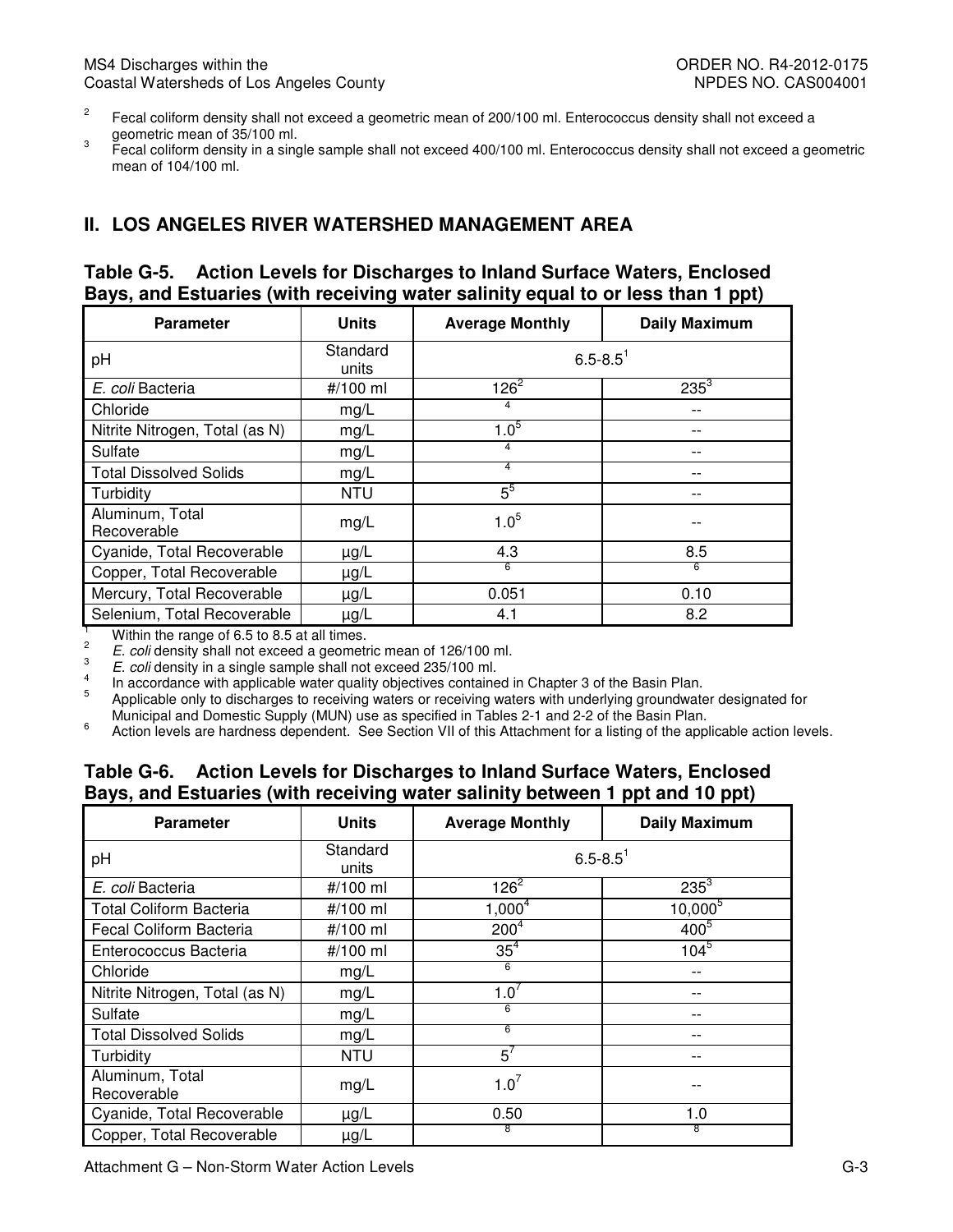| <b>Parameter</b>            | Units     | <b>Average Monthly</b> | Daily Maximum |
|-----------------------------|-----------|------------------------|---------------|
| Mercury, Total Recoverable  | $\mu$ g/L | 0.051                  | 0.10          |
| Selenium, Total Recoverable | $\mu$ g/L | 4.                     | 8.2           |

 $\overline{c}$ E. coli density shall not exceed a geometric mean of 126/100 ml.<br>E. coli density in a single sample shall not exceed 235/100 ml.

geometric mean of 200/100 ml. Enterococcus density shall not exceed a geometric mean of 35/100 ml. <sup>1</sup><br>
2<br> *E. coli* density shall not exceed a geometric mean of 126/100 ml.<br> *E. coli* density in a single sample shall not exceed 235/100 ml.<br>
Total coliform density shall not exceed a geometric mean of 1,000/100 ml. Feca

not exceed 400/100 ml. Enterococcus density shall not exceed a geometric mean of 104/100 ml. In accordance with applicable water quality objectives contained in Chapter 3 of the Basin Plan. geometric mean of 200/100 min. Enterococcus density shall not exceed a geometric mean of 35/100 ml.<br><sup>5</sup> Total coliform density in a single sample shall not exceed 10,000/100 ml. Fecal coliform density in a single sample sh

 $6\overline{6}$ 

not exceed 400/100 ml. Enterococcus density shall not exceed a geometric mean of 104/100 ml.<br>In accordance with applicable water quality objectives contained in Chapter 3 of the Basin Plan.<br>Applicable only to discharges to Municipal and Domestic Supply (MUN) use as specified in Tables 2-1 and 2-2 of the Basin Plan.

Municipal and Domestic Supply (MUN) assets Supplemed in Tables 2-1 and 2-2 of the Basin Plan.<br><sup>8</sup> The applicable action level is the most stringent between corresponding Table G-5 and Table G-7 action levels.

#### **Table G-7. Action Levels for Discharges to Inland Surface Waters, Enclosed Bays, and Estuaries (with receiving water salinity equal to or greater than 10 ppt 95% or more of the time)**

| <b>Parameter</b>               | <b>Units</b>      | <b>Average Monthly</b>   | <b>Daily Maximum</b> |
|--------------------------------|-------------------|--------------------------|----------------------|
| pH                             | Standard<br>units | $6.5 - 8.5$ <sup>1</sup> |                      |
| <b>Total Coliform Bacteria</b> | #/100 ml          | $1,000^{2,3}$            | $10,000^{3,4}$       |
| Fecal Coliform Bacteria        | #/100 ml          | $200^2$                  | 400 <sup>4</sup>     |
| Enterococcus Bacteria          | #/100 ml          | $35^2$                   | $104^4$              |
| Chloride                       | mg/L              | 5                        | --                   |
| Nitrite Nitrogen, Total (as N) | mg/L              | $1.0^6$                  | --                   |
| Sulfate                        | mg/L              | 5                        |                      |
| <b>Total Dissolved Solids</b>  | mg/L              | 5                        |                      |
| Turbidity                      | <b>NTU</b>        | $5^6$                    |                      |
| Aluminum, Total<br>Recoverable | mg/L              | $1.0^6$                  |                      |
| Cyanide, Total Recoverable     | $\mu$ g/L         | 0.50                     | 1.0                  |
| Copper, Total Recoverable      | $\mu g/L$         | 2.9                      | 5.8                  |
| Mercury, Total Recoverable     | $\mu$ g/L         | 0.051                    | 0.10                 |
| Selenium, Total Recoverable    | $\mu$ g/L         | 58                       | 117                  |

Within the range of 6.5 to 8.5 at all times.

 $\mathfrak{p}$  geometric mean of 200/100 ml. Enterococcus density shall not exceed a geometric mean of 35/100 ml. 2 Total coliform density shall not exceed a geometric mean of 1,000/100 ml. Fecal coliform density shall not exceed a

 median total coliform density shall not exceed 70/100 ml and not more than 10 percent of the samples shall exceed <sup>3</sup> In areas where shellfish may be harvested for human consumption, as determined by the Regional Water Board, the 230/100 ml.

 not exceed 400/100 ml. Enterococcus density shall not exceed a geometric mean of 104/100 ml. 4 Total coliform density in a single sample shall not exceed 10,000/100 ml. Fecal coliform density in a single sample shall

<sup>5</sup> In accordance with applicable water quality objectives contained in Chapter 3 of the Basin Plan.

 $6$  Applicable only to discharges to receiving waters or receiving waters with underlying groundwater designated for Municipal and Domestic Supply (MUN) use as specified in Tables 2-1 and 2-2 of the Basin Plan.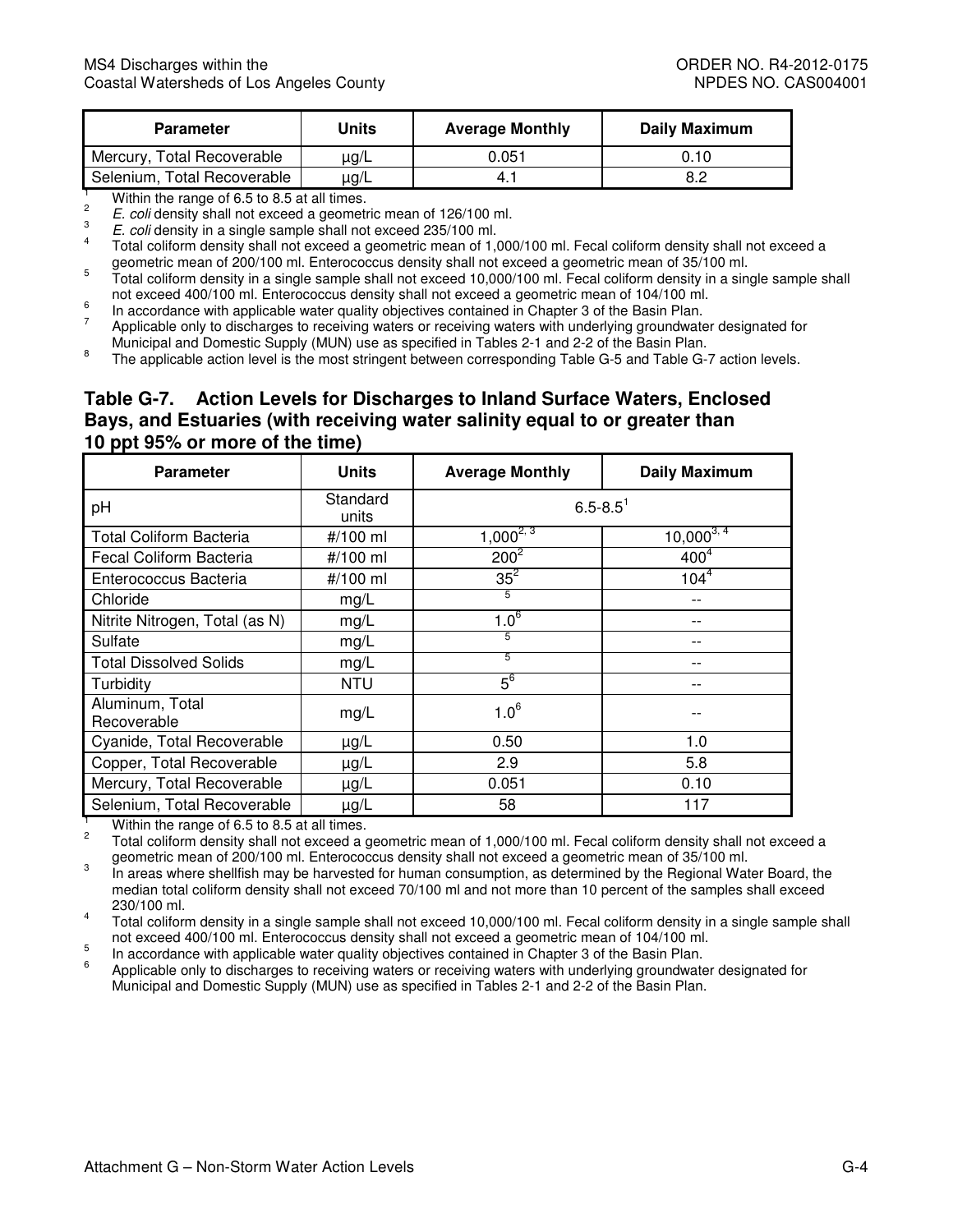| <b>Parameter</b>                         | <b>Units</b>      | <b>6-Month Median</b> | <b>Daily Maximum</b>     | <b>Instantaneous</b><br><b>Maximum</b> |
|------------------------------------------|-------------------|-----------------------|--------------------------|----------------------------------------|
| pH                                       | Standard<br>units |                       | $6.0 - 9.0$ <sup>1</sup> |                                        |
| <b>Total Coliform Bacteria</b>           | #/100 ml          | $70^2$                | $230^2$                  |                                        |
| <b>Fecal Coliform</b><br><b>Bacteria</b> | #/100 ml          |                       | $200^3$                  | 400 <sup>4</sup>                       |
| Enterococcus Bacteria                    | #/100 ml          | $- -$                 | $35^3$                   | $104^{4}$                              |
| Turbidity                                | <b>NTU</b>        | 75                    | 100                      | 225                                    |
| Cyanide, Total<br>Recoverable            | $\mu$ g/L         |                       | 4                        | 10                                     |
| Copper, Total<br>Recoverable             | $\mu$ g/L         | 3                     | 12                       | 30                                     |
| Mercury, Total<br>Recoverable            | $\mu$ g/L         | 0.04                  | 0.16                     | 0.4                                    |
| Selenium, Total<br>Recoverable           | $\mu$ g/L         | 15                    | 60                       | 150                                    |

|  | Table G-8. Action Levels for Discharges to Ocean Waters (Surf Zone) |  |  |
|--|---------------------------------------------------------------------|--|--|
|--|---------------------------------------------------------------------|--|--|

Within the range of 6.0 to 9.0 at all times.

 median total coliform density shall not exceed 70/100 ml and not more than 10 percent of the samples shall exceed In areas where shellfish may be harvested for human consumption, as determined by the Regional Water Board, the 230/100 ml.

 $\overline{3}$  geometric mean of 35/100 ml. Fecal coliform density shall not exceed a geometric mean of 200/100 ml. Enterococcus density shall not exceed a

 mean of 104/100 ml. 4 Fecal coliform density in a single sample shall not exceed 400/100 ml. Enterococcus density shall not exceed a geometric

## **III. DOMINGUEZ CHANNEL WATERSHED MANAGEMENT AREA**

#### **Table G-9. Action Levels for Discharges to Inland Surface Waters, Enclosed Bays, and Estuaries (with receiving water salinity equal to or less than 1 ppt)**

| <b>Parameter</b>                                                                                                                                                                                           | <b>Units</b>      | <b>Average Monthly</b>   | <b>Daily Maximum</b> |  |  |
|------------------------------------------------------------------------------------------------------------------------------------------------------------------------------------------------------------|-------------------|--------------------------|----------------------|--|--|
| pH                                                                                                                                                                                                         | Standard<br>units | $6.5 - 8.5$ <sup>1</sup> |                      |  |  |
| E. coli Bacteria                                                                                                                                                                                           | #/100 ml          | $126^2$                  | $235^{3}$            |  |  |
| Cyanide, Total Recoverable                                                                                                                                                                                 | $\mu$ g/L         | 4.3                      | 8.5                  |  |  |
| Copper, Total Recoverable                                                                                                                                                                                  | $\mu$ g/L         | 4                        | 4                    |  |  |
| Lead, Total Recoverable                                                                                                                                                                                    | $\mu$ g/L         | 4                        |                      |  |  |
| Mercury, Total Recoverable                                                                                                                                                                                 | $\mu$ g/L         | 0.051                    | 0.10                 |  |  |
| Selenium, Total Recoverable                                                                                                                                                                                | $\mu$ g/L         | 4.1                      | 8.2                  |  |  |
| Within the range of 6.5 to 8.5 at all times.<br>$\overline{2}$<br>E. coli density shall not exceed a geometric mean of 126/100 ml.<br>3<br>E. coli density in a single sample shall not exceed 235/100 ml. |                   |                          |                      |  |  |

 $\overline{4}$ 4 Action levels are hardness dependent. See Section VII of this Attachment for a listing of the applicable action levels.

#### **Table G-10. Action Levels for Discharges to Inland Surface Waters, Enclosed Bays, and Estuaries (with receiving water salinity between 1 ppt and 10 ppt)**

| <b>Parameter</b>               | <b>Units</b> | <b>Average Monthly</b> | Daily Maximum    |  |
|--------------------------------|--------------|------------------------|------------------|--|
| рH                             | s.u          | $6.5 - 8.5$            |                  |  |
| E. coli Bacteria               | #/100 ml     | $126^2$                | $235^{3}$        |  |
| <b>Total Coliform Bacteria</b> | #/100 ml     | $.000^{\circ}$         | $10,000^{\circ}$ |  |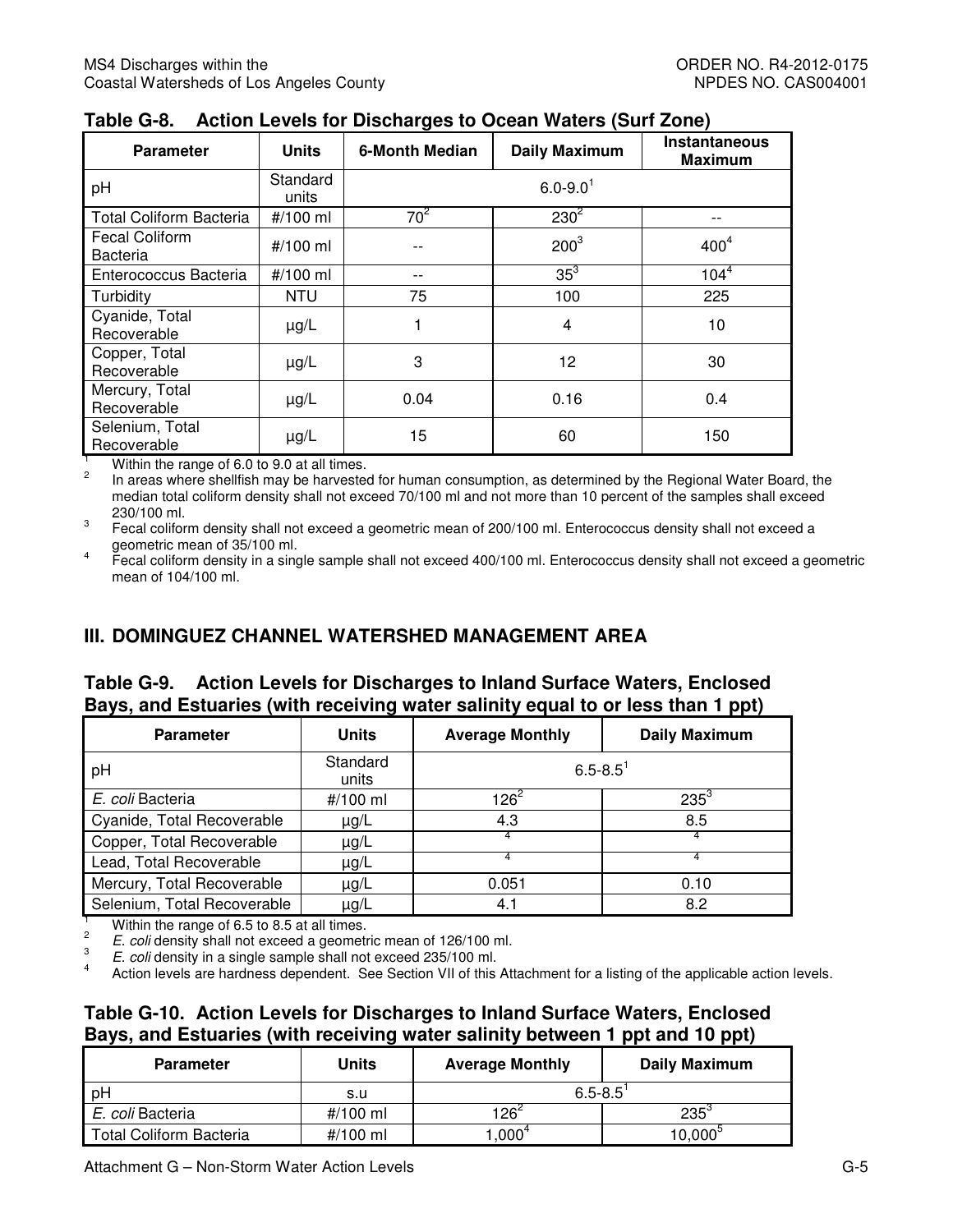| <b>Parameter</b>            | <b>Units</b> | <b>Average Monthly</b> | <b>Daily Maximum</b> |
|-----------------------------|--------------|------------------------|----------------------|
| Fecal Coliform Bacteria     | #/100 ml     | 200 <sup>4</sup>       | $400^\circ$          |
| Enterococcus Bacteria       | #/100 ml     | $35^4$                 | $104^\circ$          |
| Cyanide, Total Recoverable  | $\mu$ g/L    | 0.50                   | 1.0                  |
| Copper, Total Recoverable   | µg/L         |                        |                      |
| Lead, Total Recoverable     | $\mu$ g/L    |                        |                      |
| Mercury, Total Recoverable  | $\mu$ g/L    | 0.051                  | 0.10                 |
| Selenium, Total Recoverable | µg/L         | 4.1                    | 8.2                  |

 $\overline{2}$ 

E. coli density shall not exceed a geometric mean of 126/100 ml.

E. coli density in a single sample shall not exceed 235/100 ml.

 $\overline{4}$ geometric mean of 200/100 ml. Enterococcus density shall not exceed a geometric mean of 35/100 ml. <sup>1</sup><br>
2<br> *E. coli* density shall not exceed a geometric mean of 126/100 ml.<br>
<sup>3</sup><br> *E. coli* density in a single sample shall not exceed 235/100 ml.<br>
<sup>3</sup><br>
Total coliform density shall not exceed a geometric mean of 1,000/10

 not exceed 400/100 ml. Enterococcus density shall not exceed a geometric mean of 104/100 ml. geometric mean of 200/100 min. Enterococcus density shall not exceed a geometric mean of 35/100 ml.<br><sup>5</sup> Total coliform density in a single sample shall not exceed 10,000/100 ml. Fecal coliform density in a single sample sh

<sup>6</sup> The applicable action level is the most stringent between corresponding Table G-9 and Table G-11 action levels.

#### **Table G-11. Action Levels for Discharges to Inland Surface Waters, Enclosed Bays, and Estuaries (with receiving water salinity equal to or greater than 10 ppt 95% or more of the time)**

| <b>Parameter</b>               | <b>Units</b> | <b>Average Monthly</b> | <b>Daily Maximum</b> |
|--------------------------------|--------------|------------------------|----------------------|
| pH                             | s.u          | $6.5 - 8.5$            |                      |
| <b>Total Coliform Bacteria</b> | #/100 ml     | $1,000^{2,3}$          | $10,000^{3,4}$       |
| Fecal Coliform Bacteria        | #/100 ml     | $200^2$                | 400 <sup>4</sup>     |
| Enterococcus Bacteria          | #/100 ml     | $35^2$                 | $104^{4}$            |
| Cyanide, Total Recoverable     | $\mu$ g/L    | 0.50                   | 1.0                  |
| Copper, Total Recoverable      | $\mu$ g/L    | 2.9                    | 5.8                  |
| Lead, Total Recoverable        | $\mu$ g/L    | 7.0                    | 14                   |
| Mercury, Total Recoverable     | $\mu$ g/L    | 0.051                  | 0.10                 |
| Selenium, Total Recoverable    | $\mu$ g/L    | 58                     | 117                  |

<sup>1</sup> Within the range of 6.5 to 8.5 at all times.

 $\overline{c}$  $2^2$  Total coliform density shall not exceed a geometric mean of 1,000/100 ml. Fecal coliform density shall not exceed a geometric mean of 200/100 ml. Enterococcus density shall not exceed a geometric mean of 35/100 ml.

 median total coliform density shall not exceed 70/100 ml and not more than 10 percent of the samples shall exceed <sup>3</sup> In areas where shellfish may be harvested for human consumption, as determined by the Regional Water Board, the 230/100 ml.

 not exceed 400/100 ml. Enterococcus density shall not exceed a geometric mean of 104/100 ml. 4 Total coliform density in a single sample shall not exceed 10,000/100 ml. Fecal coliform density in a single sample shall

| $14000$ $\sigma$ is the motion subsequential good to opposit tratoro (out) solid |              |                       |                          |                                 |  |  |  |
|----------------------------------------------------------------------------------|--------------|-----------------------|--------------------------|---------------------------------|--|--|--|
| <b>Parameter</b>                                                                 | <b>Units</b> | <b>6-Month Median</b> | <b>Daily Maximum</b>     | Instantaneous<br><b>Maximum</b> |  |  |  |
| pH                                                                               | s.u          |                       | $6.0 - 9.0$ <sup>1</sup> |                                 |  |  |  |
| <b>Total Coliform Bacteria</b>                                                   | #/100 ml     | 70 <sup>ء</sup>       | $230^2$                  |                                 |  |  |  |
| <b>Fecal Coliform</b><br><b>Bacteria</b>                                         | #/100 ml     | --                    | $200^3$                  | 400 <sup>4</sup>                |  |  |  |
| Enterococcus Bacteria                                                            | #/100 ml     | --                    | 35 <sup>3</sup>          | $104^{4}$                       |  |  |  |
| Cyanide, Total<br>Recoverable                                                    | $\mu$ g/L    |                       | 4                        | 10                              |  |  |  |
| Copper, Total<br>Recoverable                                                     | $\mu$ g/L    | 3                     | 12                       | 30                              |  |  |  |

#### **Table G-12. Action Levels for Discharges to Ocean Waters (Surf Zone)**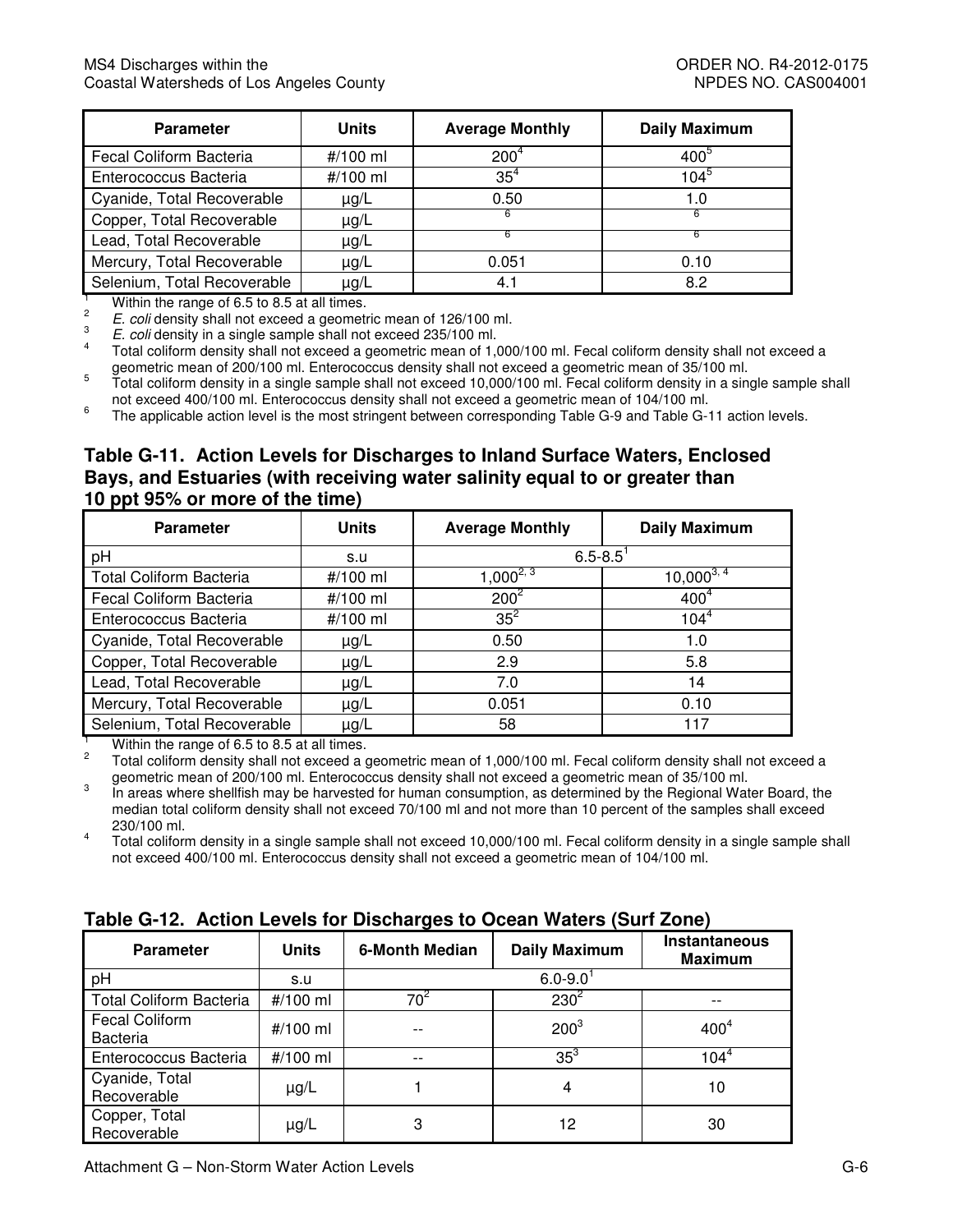| <b>Parameter</b>               | <b>Units</b> | 6-Month Median | <b>Daily Maximum</b> | <b>Instantaneous</b><br><b>Maximum</b> |
|--------------------------------|--------------|----------------|----------------------|----------------------------------------|
| Lead, Total<br>Recoverable     | $\mu$ g/L    |                |                      | 20                                     |
| Mercury, Total<br>Recoverable  | $\mu$ g/L    | 0.04           | 0.16                 | 0.4                                    |
| Selenium, Total<br>Recoverable | $\mu$ g/L    | 15             | 60                   | 150                                    |

 median total coliform density shall not exceed 70/100 ml and not more than 10 percent of the samples shall exceed Within the range of 6.0 to 9.0 at all times.<br>In areas where shellfish may be harvested for human consumption, as determined by the Regional Water Board, the

geometric mean of 35/100 ml. 230/100 ml.<br><sup>3</sup> Fecal coliform density shall not exceed a geometric mean of 200/100 ml. Enterococcus density shall not exceed a

 mean of 104/100 ml. <sup>4</sup> Fecal coliform density in a single sample shall not exceed 400/100 ml. Enterococcus density shall not exceed a geometric

# **IV. BALLONA CREEK WATERSHED MANAGEMENT AREA**

#### **Table G-13. Action Levels for Discharges to Inland Surface Waters, Enclosed Bays, and Estuaries (with receiving water salinity equal to or less than 1 ppt)**

| <b>Parameter</b>                                                                                                                                                                                           | <b>Units</b>      | <b>Average Monthly</b>   | <b>Daily Maximum</b> |  |
|------------------------------------------------------------------------------------------------------------------------------------------------------------------------------------------------------------|-------------------|--------------------------|----------------------|--|
| pH                                                                                                                                                                                                         | Standard<br>units | $6.5 - 8.5$ <sup>1</sup> |                      |  |
| E. coli Bacteria                                                                                                                                                                                           | #/100 ml          | $126^2$                  | $235^3$              |  |
| Cyanide, Total Recoverable                                                                                                                                                                                 | $\mu$ g/L         | 4.3                      | 8.5                  |  |
| Copper, Total Recoverable                                                                                                                                                                                  | $\mu$ g/L         |                          | 4                    |  |
| Lead, Total Recoverable                                                                                                                                                                                    | $\mu$ g/L         | 4                        | 4                    |  |
| Mercury, Total Recoverable                                                                                                                                                                                 | $\mu$ g/L         | 0.051                    | 0.10                 |  |
| Selenium, Total Recoverable                                                                                                                                                                                | $\mu$ g/L         | 4.1                      | 8.2                  |  |
| Within the range of 6.5 to 8.5 at all times.<br>$\overline{c}$<br>E. coli density shall not exceed a geometric mean of 126/100 ml.<br>3<br>E. coli density in a single sample shall not exceed 235/100 ml. |                   |                          |                      |  |

 $\overline{4}$ 4 Action levels are hardness dependent. See Section VII of this Attachment for a listing of the applicable action levels.

#### **Table G-14. Action Levels for Discharges to Inland Surface Waters, Enclosed Bays, and Estuaries (with receiving water salinity between 1 ppt and 10 ppt)**

| <b>Parameter</b>               | <b>Units</b>      | <b>Average Monthly</b>   | <b>Daily Maximum</b> |
|--------------------------------|-------------------|--------------------------|----------------------|
| рH                             | Standard<br>units | $6.5 - 8.5$ <sup>1</sup> |                      |
| E. coli Bacteria               | #/100 ml          | $126^2$                  | $235^3$              |
| <b>Total Coliform Bacteria</b> | #/100 ml          | $1,000^4$                | $10,000^{5}$         |
| Fecal Coliform Bacteria        | #/100 ml          | 200 <sup>4</sup>         | 400 <sup>5</sup>     |
| Enterococcus Bacteria          | #/100 ml          | 35 <sup>4</sup>          | $104^{5}$            |
| Cyanide                        | $\mu$ g/L         | 0.50                     | 1.0                  |
| Copper, Total Recoverable      | $\mu$ g/L         | 6                        | 6                    |
| Lead, Total Recoverable        | $\mu$ g/L         | 6                        | 6                    |
| Mercury, Total Recoverable     | $\mu$ g/L         | 0.051                    | 0.1                  |
| Selenium, Total Recoverable    | $\mu$ g/L         | 4.1                      | 8.2                  |

<sup>1</sup> Within the range of 6.5 to 8.5 at all times.

 $2^2$  E. coli density shall not exceed a geometric mean of 126/100 ml.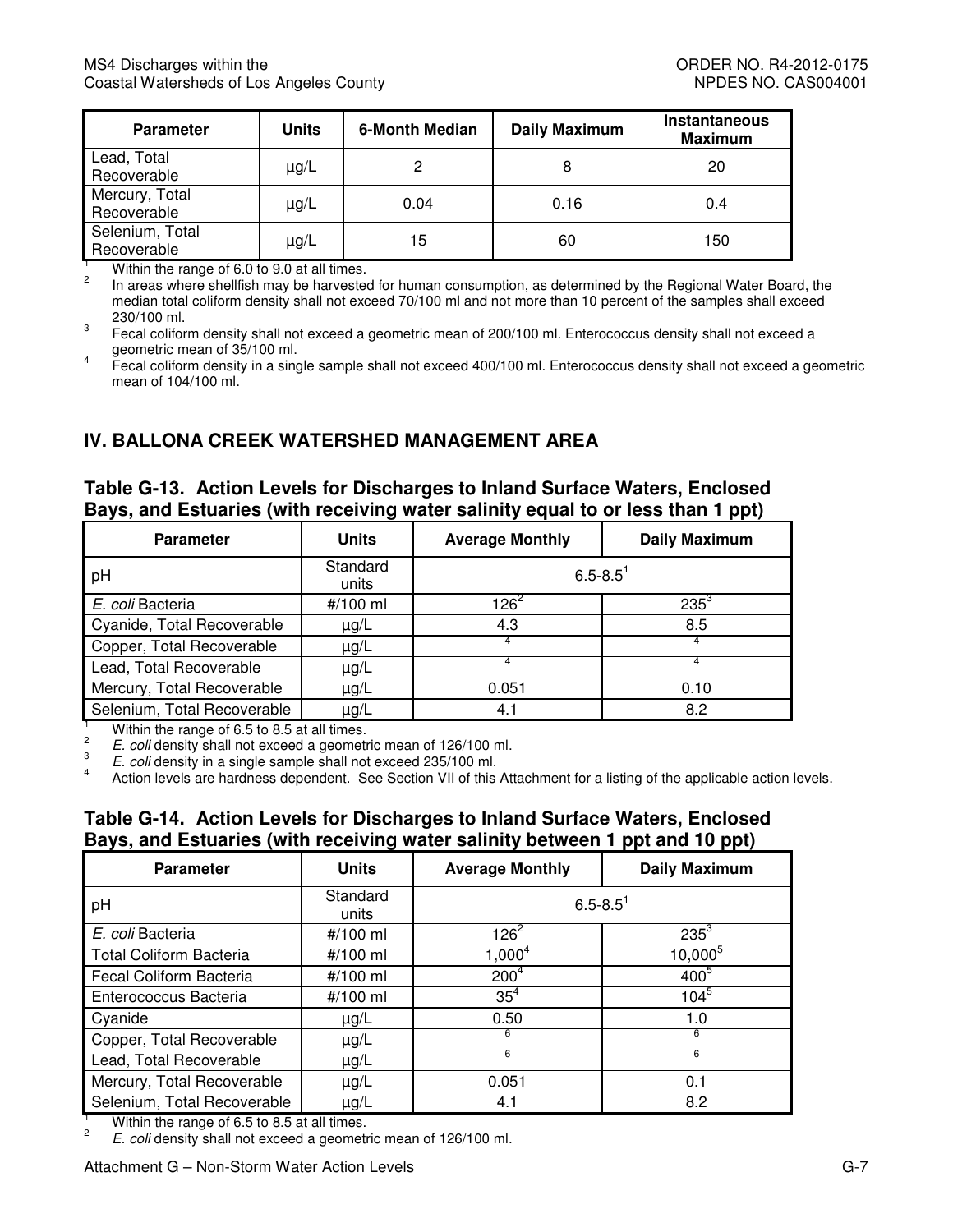- E. coli density in a single sample shall not exceed 235/100 ml.
- geometric mean of 200/100 ml. Enterococcus density shall not exceed a geometric mean of 35/100 ml.  $\frac{3}{4}$  E. coli density in a single sample shall not exceed 235/100 ml.<br> $\frac{4}{4}$  Total coliform density shall not exceed a geometric mean of 1,000/100 ml. Fecal coliform density shall not exceed a
- ml. Enterococcus 5 Total coliform density in a single sample shall not exceed 10,000/100 ml. Fecal coliform density in a single sample shall
- <sup>6</sup> The applicable action level is the most stringent between corresponding Table G-13 and Table G-15 action levels.

#### **Table G-15. Action Levels for Discharges to Inland Surface Waters, Enclosed Bays, and Estuaries (with receiving water salinity equal to or greater than 10 ppt 95% or more of the time)**

| <b>Parameter</b>               | <b>Units</b>      | <b>Average Monthly</b>   | <b>Daily Maximum</b>      |
|--------------------------------|-------------------|--------------------------|---------------------------|
| рH                             | Standard<br>units | $6.5 - 8.5$ <sup>1</sup> |                           |
| <b>Total Coliform Bacteria</b> | #/100 ml          | $1,000^{2,3}$            | $10,000^{3,\overline{4}}$ |
| Fecal Coliform Bacteria        | #/100 ml          | $200^2$                  | 400 <sup>4</sup>          |
| Enterococcus Bacteria          | #/100 ml          | $35^2$                   | $104^4$                   |
| Cyanide, Total Recoverable     | $\mu$ g/L         | 0.50                     | 1.0                       |
| Copper, Total Recoverable      | $\mu$ g/L         | 2.9                      | 5.8                       |
| Lead, Total Recoverable        | $\mu$ g/L         | 7.0                      | 14                        |
| Mercury, Total Recoverable     | $\mu$ g/L         | 0.051                    | 0.1                       |
| Selenium, Total Recoverable    | $\mu$ g/L         | 58                       | 117                       |

<sup>1</sup> Within the range of 6.5 to 8.5 at all times.

 $2^2$  Total coliform density shall not exceed a geometric mean of 1,000/100 ml. Fecal coliform density shall not exceed a geometric mean of 200/100 ml. Enterococcus density shall not exceed a geometric mean of 35/100ml.

 $\overline{3}$  median total coliform density shall not exceed 70/100 ml and not more than 10 percent of the samples shall exceed In areas where shellfish may be harvested for human consumption, as determined by the Regional Water Board, the 230/100 ml.

 not exceed 400/100 ml. Enterococcus density shall not exceed a geometric mean of 104/100 ml. <sup>4</sup> Total coliform density in a single sample shall not exceed 10,000/100 ml. Fecal coliform density in a single sample shall

#### **Parameter Digital Units | 6-Month Median | Daily Maximum | Instantaneous | Units | 6-Month Median | Daily Maximum | Instantaneous** Total Coliform Bacteria  $#/100$  ml  $70<sup>2</sup>$  Fecal Coliform Enterococcus Bacteria  $\left| 1/100 \text{ ml} \right|$  --  $\left| 35^3 \right|$  104<sup>4</sup> Cyanide, Total Copper, Total Lead, Total Mercury, Total Selenium, Total **Maximum**  pH Standard<br>units  $\mu$ nits  $6.0 - 9.0$ <sup>1</sup>  $230^2$  | --Bacteria #/100 ml -- <sup>2003</sup>  $400<sup>4</sup>$  $P$  Recoverable  $\mu$ g/L 1 1 4 10 Propper, Fotal unit under public unit and the series of the series of the series of the series of the series o<br>Recoverable the series of the series of the series of the series of the series of the series of the series of  $Recoverable$   $\qquad \qquad$   $\qquad \qquad$   $\qquad \qquad$   $\qquad$   $\qquad \qquad$   $\qquad \qquad$   $\qquad \qquad$   $\qquad$   $\qquad \qquad$   $\qquad \qquad$   $\qquad \qquad$   $\qquad$   $\qquad \qquad$   $\qquad$   $\qquad$   $\qquad$   $\qquad$   $\qquad$   $\qquad$   $\qquad$   $\qquad$   $\qquad$   $\qquad$   $\qquad$   $\qquad$   $\qquad$   $\qquad$   $\qquad$   $\qquad$   $\qquad$   $\qquad$ Mcredity, Fotal public up up/L 0.04 0.16 0.16 0.4 0.4  $\frac{15}{2}$  Recoverable  $\frac{15}{2}$   $\frac{15}{30}$  150

## **Table G-16. Action Levels for Discharges to Ocean Waters (Surf Zone)**

 $\mathfrak{p}$ Within the range of 6.0 to 9.0 at all times.

 median total coliform density shall not exceed 70/100 ml and not more than 10 percent of the samples shall exceed 2 In areas where shellfish may be harvested for human consumption, as determined by the Regional Water Board, the 230/100 ml.

 geometric mean of 35/100 ml. <sup>3</sup> Fecal coliform density shall not exceed a geometric mean of 200/100 ml. Enterococcus density shall not exceed a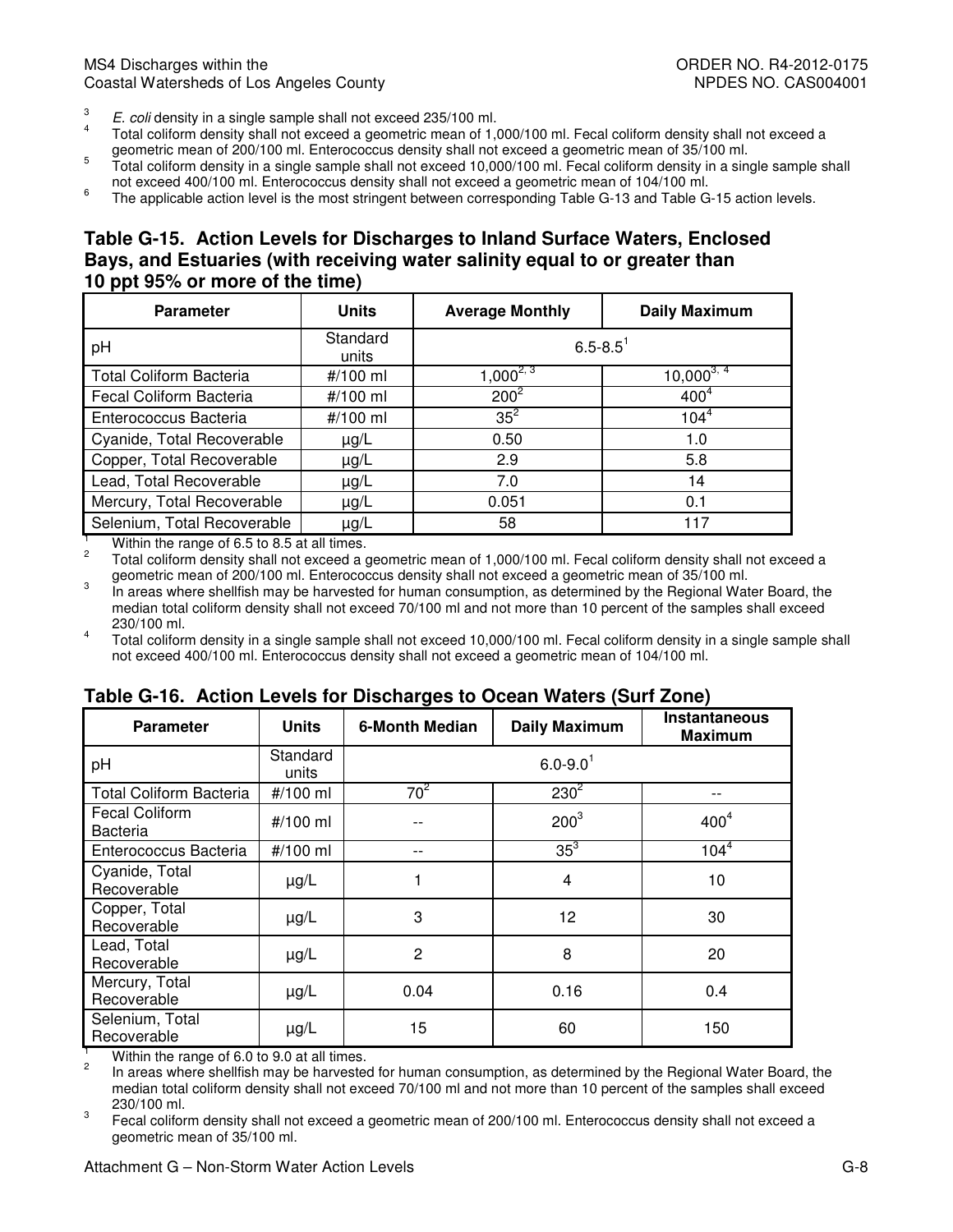mean of 104/100 ml. <sup>4</sup> Fecal coliform density in a single sample shall not exceed 400/100 ml. Enterococcus density shall not exceed a geometric

#### **V. MALIBU CREEK WATERSHED MANAGEMENT AREA NON-STORM WATER ACTION LEVELS**

# **LEVELS Table G-17. Action Levels for Discharges to Inland Surface Waters, Enclosed Bays, and Estuaries (with receiving water salinity equal to or less than 1 ppt)**

| <b>Average Monthly</b><br><b>Daily Maximum</b> |
|------------------------------------------------|
| $235^2$                                        |
| $- -$                                          |
| $- -$                                          |
| 8.5                                            |
| 0.10                                           |
| 8.2                                            |
|                                                |

 $\frac{1}{2}$  E. coli density shall not exceed a geometric mean of 126/100 ml.

 $\overline{3}$ <sup>2</sup> E. coli density in a single sample shall not exceed 235/100 ml.

In accordance with applicable water quality objectives contained in Chapter 3 of the Basin Plan.

#### **Table G-18. Action Levels for Discharges to Inland Surface Waters, Enclosed Bays, and Estuaries (with receiving water salinity between 1 ppt and 10 ppt)**

| <b>Parameter</b>               | <b>Units</b> | <b>Average Monthly</b> | <b>Daily Maximum</b> |
|--------------------------------|--------------|------------------------|----------------------|
| E. coli Bacteria               | #/100 ml     | 126'                   | $235^2$              |
| <b>Total Coliform Bacteria</b> | #/100 ml     | $1,000^3$              | $10,000^4$           |
| Fecal Coliform Bacteria        | #/100 ml     | $200^{3}$              | 400 <sup>4</sup>     |
| Enterococcus Bacteria          | #/100 ml     | $35^3$                 | $104^{4}$            |
| Sulfate                        | mg/L         |                        | $-$                  |
| <b>Total Dissolved Solids</b>  | mg/L         | 5                      | $- -$                |
| Cyanide, Total Recoverable     | $\mu$ g/L    | 0.50                   | 1.0                  |
| Mercury, Total Recoverable     | $\mu$ g/L    | 0.051                  | 0.10                 |
| Selenium, Total Recoverable    | µg/L         | 4.1                    | 8.2                  |

 $\frac{1}{2}$  E. coli density shall not exceed a geometric mean of 126/100 ml.

 $2^2$  E. coli density in a single sample shall not exceed 235/100 ml.

3 geometric mean of 200/100 ml. Enterococcus density shall not exceed a geometric mean of 35/100 ml. 3 Total coliform density shall not exceed a geometric mean of 1,000/100 ml. Fecal coliform density shall not exceed a

 not exceed 400/100 ml. Enterococcus density shall not exceed a geometric mean of 104/100 ml. <sup>4</sup> Total coliform density in a single sample shall not exceed 10,000/100 ml. Fecal coliform density in a single sample shall

5 In accordance with applicable water quality objectives contained in Chapter 3 of the Basin Plan.

#### **Table G-19. Action Levels for Discharges to Inland Surface Waters, Enclosed Bays, and Estuaries (with receiving water salinity equal to or greater than 10 ppt 95% or more of the time)**

| <b>Parameter</b>               | Units    | <b>Average Monthly</b> | <b>Daily Maximum</b> |
|--------------------------------|----------|------------------------|----------------------|
| <b>Total Coliform Bacteria</b> | #/100 ml | $1.000^{1,2}$          | $10,000^{2,3}$       |
| Fecal Coliform Bacteria        | #/100 ml | 200                    | $400^3$              |
| Enterococcus Bacteria          | #/100 ml | 35                     | 104 $^3$             |
| Sulfate                        | mg/L     |                        | $- -$                |
| <b>Total Dissolved Solids</b>  | mg/L     |                        | $- -$                |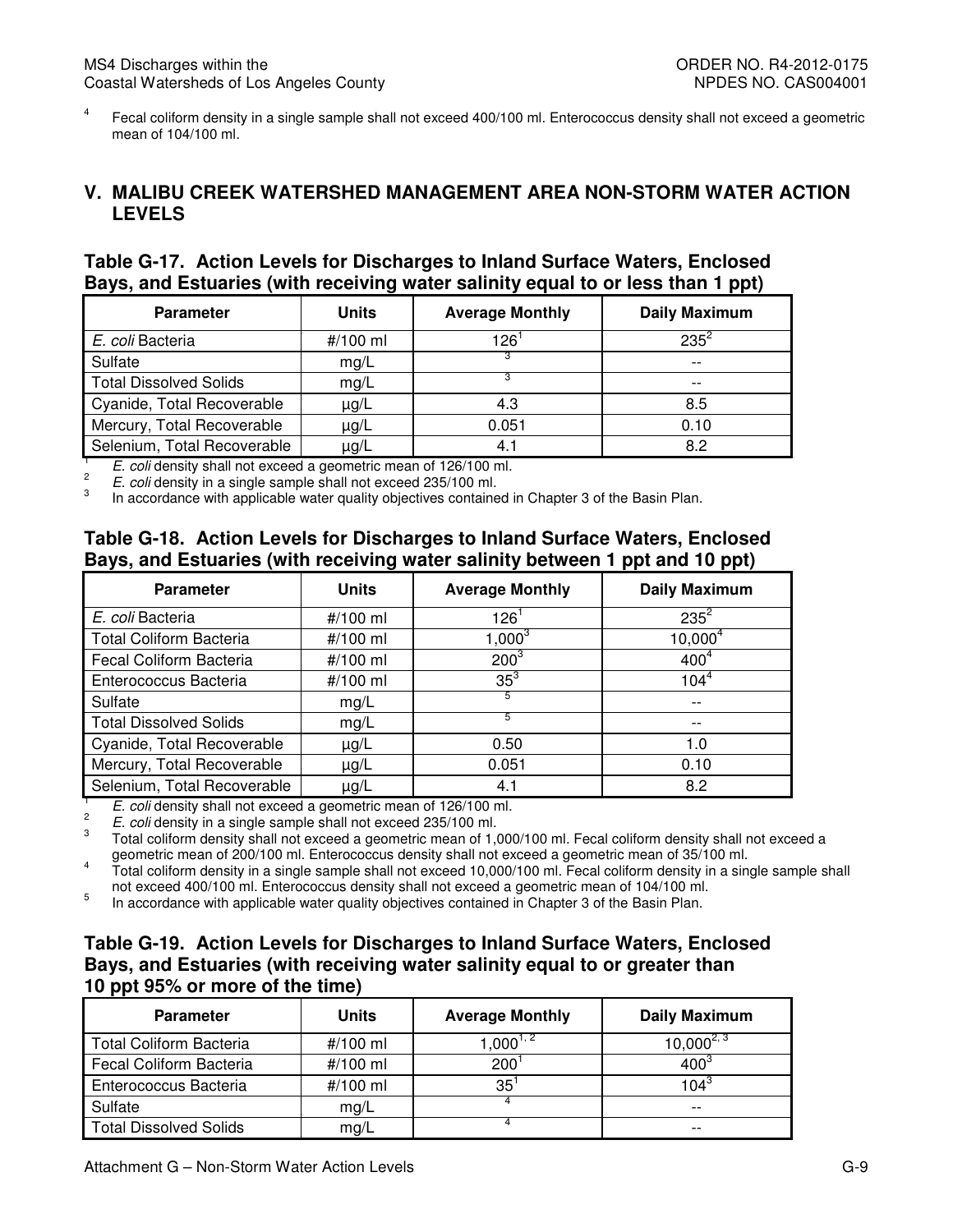| <b>Parameter</b>            | Units     | <b>Average Monthly</b> | <b>Daily Maximum</b> |
|-----------------------------|-----------|------------------------|----------------------|
| Cyanide, Total Recoverable  | $\mu$ g/L | 0.50                   |                      |
| Mercury, Total Recoverable  | $\mu$ g/L | 0.051                  | 0.10                 |
| Selenium, Total Recoverable | $\mu$ g/L | 58                     | 117                  |

geometric mean of 200/100 ml. Enterococcus density shall not exceed a geometric mean of 35/100 ml. <sup>1</sup> Total coliform density shall not exceed a geometric mean of 1,000/100 ml. Fecal coliform density shall not exceed a

 median total coliform density shall not exceed 70/100 ml and not more than 10 percent of the samples shall exceed geometric mean of 200/100 ml. Enterococcus density shall not exceed a geometric mean of 35/100 ml.<br>In areas where shellfish may be harvested for human consumption, as determined by the Regional Water Board, the 230/100 ml.<br>Total coliform density in a single sample shall not exceed 10,000/100 ml. Fecal coliform density in a single sample shall

3 not exceed 400/100 ml. Enterococcus density shall not exceed a geometric mean of 104/100 ml.

<sup>4</sup> In accordance with applicable water quality objectives contained in Chapter 3 of the Basin Plan.

| <b>Parameter</b>                         | <b>Units</b> | <b>6-Month Median</b> | <b>Daily Maximum</b> | Instantaneous<br><b>Maximum</b> |
|------------------------------------------|--------------|-----------------------|----------------------|---------------------------------|
| <b>Total Coliform Bacteria</b>           | #/100 ml     | 70                    | 230                  |                                 |
| <b>Fecal Coliform</b><br><b>Bacteria</b> | #/100 ml     |                       | $200^2$              | $400^3$                         |
| Enterococcus Bacteria                    | #/100 ml     | $- -$                 | $35^2$               | $104^{3}$                       |
| Cyanide, Total<br>Recoverable            | $\mu$ g/L    |                       | 4                    | 10                              |
| Mercury, Total<br>Recoverable            | $\mu$ g/L    | 0.04                  | 0.16                 | 0.4                             |
| Selenium, Total<br>Recoverable           | $\mu$ g/L    | 15                    | 60                   | 150                             |

## **Table G-20. Action Levels for Discharges to Ocean Waters (Surf Zone)**

 median total coliform density shall not exceed 70/100 ml and not more than 10 percent of the samples shall exceed In areas where shellfish may be harvested for human consumption, as determined by the Regional Water Board, the 230/100 ml.

 geometric mean of 35/100 ml. <sup>2</sup> Fecal coliform density shall not exceed a geometric mean of 200/100 ml. Enterococcus density shall not exceed a

 mean of 104/100 ml. 3 Fecal coliform density in a single sample shall not exceed 400/100 ml. Enterococcus density shall not exceed a geometric

# **VI. SAN GABRIEL RIVER WATERSHED MANAGEMENT AREA**

#### **Table G-21. Action Levels for Discharges to Inland Surface Waters, Enclosed Bays, and Estuaries (with receiving water salinity equal to or less than 1 ppt)**

| <b>Parameter</b>               | <b>Units</b>      | <b>Average Monthly</b>   | <b>Daily Maximum</b> |  |  |  |
|--------------------------------|-------------------|--------------------------|----------------------|--|--|--|
| pH                             | Standard<br>units | $6.0 - 9.0$ <sup>1</sup> |                      |  |  |  |
| E. coli Bacteria               | #/100 ml          | $126^2$                  | $235^3$              |  |  |  |
| Chloride                       | mg/L              | 4                        | $ -$                 |  |  |  |
| Nitrate Nitrogen, Total (as N) | mg/L              | 4                        |                      |  |  |  |
| Sulfate                        | mg/L              | 4                        | $ -$                 |  |  |  |
| <b>Total Dissolved Solids</b>  | mg/L              | 4                        |                      |  |  |  |
| Aluminum, Total<br>Recoverable | mg/L              | $1.0^{5}$                |                      |  |  |  |
| Cyanide, Total Recoverable     | $\mu$ g/L         | 4.3                      | 8.5                  |  |  |  |
| Cadmium, Total<br>Recoverable  | $\mu$ g/L         | 6                        | 6                    |  |  |  |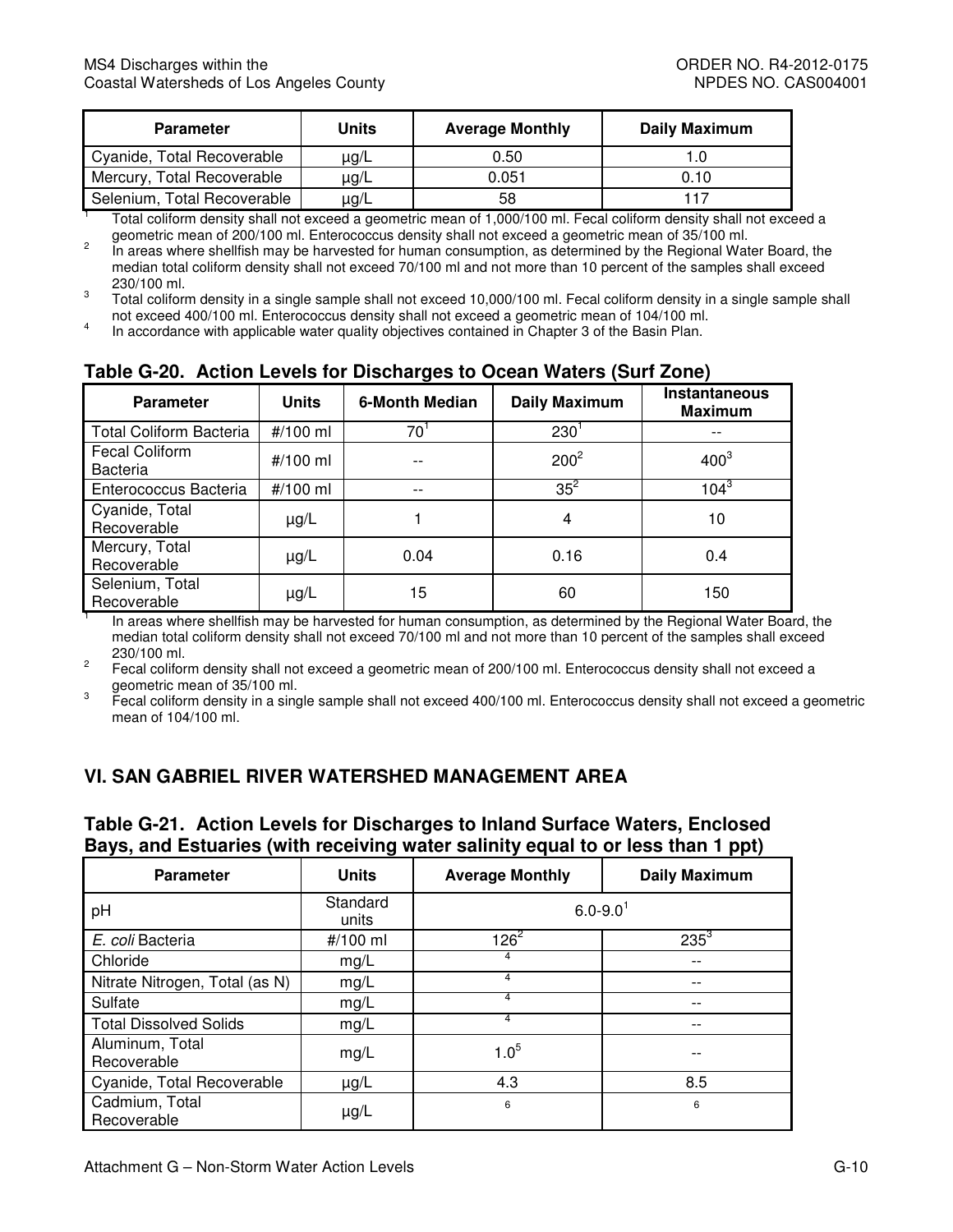| <b>Parameter</b>            | <b>Units</b> | <b>Average Monthly</b> | <b>Daily Maximum</b> |
|-----------------------------|--------------|------------------------|----------------------|
| Copper, Total Recoverable   | $\mu$ g/L    |                        |                      |
| Lead, Total Recoverable     | $\mu$ g/L    |                        |                      |
| Mercury, Total Recoverable  | $\mu$ g/L    | 0.051                  | 0.10                 |
| Nickel, Total Recoverable   | µg/L         | ĸ                      | 6                    |
| Selenium, Total Recoverable | $\mu$ g/L    | 4.1                    | 8.2                  |
| Silver, Total Recoverable   | µg/L         |                        |                      |
| Zinc, Total Recoverable     | $\mu$ g/L    |                        |                      |

 $\overline{2}$ 

E. coli density shall not exceed a geometric mean of 126/100 ml.

E. coli density in a single sample shall not exceed 235/100 ml.<br>In accordance with applicable water quality objectives contained in Chapter 3 of the Basin Plan.  $\frac{4}{5}$ 

<sup>1</sup><br>
<sup>2</sup> E. coli density shall not exceed a geometric mean of 126/100 ml.<br>
<sup>2</sup> E. coli density shall not exceed a geometric mean of 126/100 ml.<br>
<sup>3</sup> E. coli density in a single sample shall not exceed 235/100 ml.<br>
<sup>4</sup> In Municipal and Domestic Supply (MUN) use as specified in Tables 2-1 and 2-2 of the Basin Plan.

 $\boldsymbol{6}$ Action levels are hardness dependent. See Section VII of this Attachment for a listing of the applicable action levels.

#### **Table G-22. Action Levels for Discharges to Inland Surface Waters, Enclosed Bays, and Estuaries (with receiving water salinity between 1 ppt and 10 ppt)**

| <b>Parameter</b>               | <b>Units</b>      | <b>Average Monthly</b>   | <b>Daily Maximum</b> |
|--------------------------------|-------------------|--------------------------|----------------------|
| рH                             | Standard<br>units | $6.0 - 9.0$ <sup>1</sup> |                      |
| E. coli Bacteria               | #/100 ml          | $126^{2}$                | $235^{3}$            |
| <b>Total Coliform Bacteria</b> | #/100 ml          | $1,000^4$                | $10,000^{5}$         |
| Fecal Coliform Bacteria        | #/100 ml          | 200 <sup>4</sup>         | $400^{5}$            |
| Enterococcus Bacteria          | #/100 ml          | 35 <sup>4</sup>          | $104^{5}$            |
| Chloride                       | mg/L              | 6                        |                      |
| Nitrate Nitrogen, Total (as N) | mg/L              | 6                        |                      |
| Sulfate                        | mg/L              | 6                        | $ -$                 |
| <b>Total Dissolved Solids</b>  | mg/L              | 6                        | --                   |
| Aluminum, Total<br>Recoverable | mg/L              | $1.0^7$                  |                      |
| Cyanide, Total Recoverable     | $\mu$ g/L         | 0.50                     | 1.0                  |
| Cadmium, Total<br>Recoverable  | $\mu$ g/L         | 8                        | 8                    |
| Copper, Total Recoverable      | $\mu g/L$         | 8                        | 8                    |
| Lead, Total Recoverable        | μg/L              | 8                        | 8                    |
| Mercury, Total Recoverable     | µg/L              | 0.051                    | 0.10                 |
| Nickel, Total Recoverable      | $\mu$ g/L         | 8                        | 8                    |
| Selenium, Total Recoverable    | µg/L              | 4.1                      | 8.2                  |
| Silver, Total Recoverable      | $\mu$ g/L         | 8                        | 8                    |
| Zinc, Total Recoverable        | $\mu$ g/L         | 8                        | 8                    |

<sup>1</sup> Within the range of 6.5 to 8.5 at all times.

 $\frac{2}{2}$  E. coli density shall not exceed a geometric mean of 126/100 ml.

 $\frac{3}{2}$ . E. coli density in a single sample shall not exceed 235/100 ml.

 geometric mean of 200/100 ml. Enterococcus density shall not exceed a geometric mean of 35/100 ml. Total coliform density shall not exceed a geometric mean of 1,000/100 ml. Fecal coliform density shall not exceed a

 $5$  Total coliform density in a single sample shall not exceed 10,000/100 ml. Fecal coliform density in a single sample shall not exceed 400/100 ml. Enterococcus density shall not exceed a geometric mean of 104/100 ml.

In accordance with applicable water quality objectives contained in Chapter 3 of the Basin Plan.

 $7$  Applicable only to discharges to receiving waters designated for Municipal and Domestic Supply (MUN) use as specified in Tables 2-1 and 2-2 of the Basin Plan.

8 The applicable action level is the most stringent between corresponding Table G-21 and Table G-23 action levels.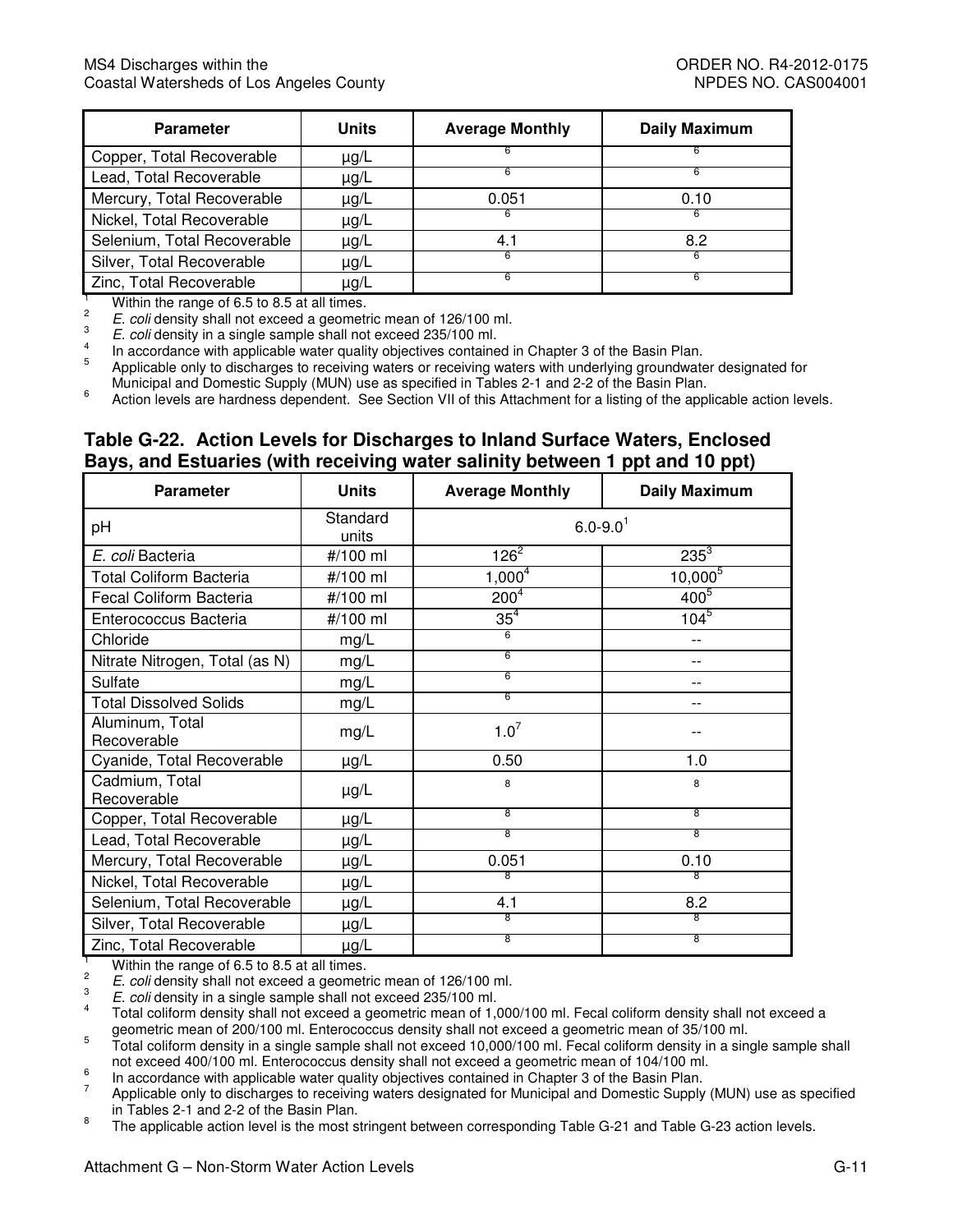| Table G-23. Action Levels for Discharges to Inland Surface Waters, Enclosed |
|-----------------------------------------------------------------------------|
| Bays, and Estuaries (with receiving water salinity equal to or greater than |
| 10 ppt 95% or more of the time)                                             |

| <b>Parameter</b>               | <b>Units</b>      | <b>Average Monthly</b>   | <b>Daily Maximum</b> |
|--------------------------------|-------------------|--------------------------|----------------------|
| pH                             | Standard<br>units | $6.0 - 9.0$ <sup>1</sup> |                      |
| <b>Total Coliform Bacteria</b> | #/100 ml          | $1,000^{2,3}$            | $10,000^{2,4}$       |
| Fecal Coliform Bacteria        | #/100 ml          | $200^2$                  | 400 <sup>4</sup>     |
| Enterococcus Bacteria          | #/100 ml          | $35^2$                   | $104^{4}$            |
| Chloride                       | mg/L              | 5                        | $- -$                |
| Nitrate Nitrogen, Total (as N) | mg/L              | $\overline{5}$           |                      |
| Sulfate                        | mg/L              | 5                        | $- -$                |
| <b>Total Dissolved Solids</b>  | mg/L              | 5                        | $-1$                 |
| Aluminum, Total<br>Recoverable | mg/L              | $1.0^6$                  |                      |
| Cyanide, Total Recoverable     | $\mu$ g/L         | 0.50                     | 1.0                  |
| Cadmium, Total<br>Recoverable  | $\mu$ g/L         | 7.7                      | 15                   |
| Copper, Total Recoverable      | $\mu$ g/L         | 2.9                      | 5.8                  |
| Lead, Total Recoverable        | µg/L              | 7.0                      | 14                   |
| Mercury, Total Recoverable     | µg/L              | 0.051                    | 0.10                 |
| Nickel, Total Recoverable      | $\mu$ g/L         | 6.8                      | 14                   |
| Silver, Total Recoverable      | $\mu$ g/L         | 1.1                      | $2.2\phantom{0}$     |
| Selenium, Total Recoverable    | µg/L              | 58                       | 117                  |
| Zinc, Total Recoverable        | $\mu$ g/L         | 47                       | 95                   |

 $\overline{2}$ <sup>1</sup> Within the range of 6.5 to 8.5 at all times.

 $2^2$  Total coliform density shall not exceed a geometric mean of 1,000/100 ml. Fecal coliform density shall not exceed a geometric mean of 200/100 ml. Enterococcus density shall not exceed a geometric mean of 35/100 ml.

3 median total coliform density shall not exceed 70/100 ml and not more than 10 percent of the samples shall exceed In areas where shellfish may be harvested for human consumption, as determined by the Regional Water Board, the 230/100 ml.

 not exceed 400/100 ml. Enterococcus density shall not exceed a geometric mean of 104/100 ml.  $4$  Total coliform density in a single sample shall not exceed 10,000/100 ml. Fecal coliform density in a single sample shall

 $\begin{array}{c} 5 \\ 6 \end{array}$ In accordance with applicable water quality objectives contained in Chapter 3 of the Basin Plan.

 $6$  Applicable only to discharges to receiving waters designated for Municipal and Domestic Supply (MUN) use as specified in Tables 2-1 and 2-2 of the Basin Plan.

| $14000$ as an algorithm and the state state $1400$ to another that $0.001$ and algorithm |                   |                       |                          |                                 |  |  |  |  |
|------------------------------------------------------------------------------------------|-------------------|-----------------------|--------------------------|---------------------------------|--|--|--|--|
| <b>Parameter</b>                                                                         | <b>Units</b>      | <b>6-Month Median</b> | <b>Daily Maximum</b>     | Instantaneous<br><b>Maximum</b> |  |  |  |  |
| pH                                                                                       | Standard<br>units |                       | $6.0 - 9.0$ <sup>1</sup> |                                 |  |  |  |  |
| <b>Total Coliform Bacteria</b>                                                           | #/100 ml          | $70^2$                | $230^2$                  |                                 |  |  |  |  |
| <b>Fecal Coliform</b><br><b>Bacteria</b>                                                 | #/100 ml          |                       | $200^3$                  | 400 <sup>4</sup>                |  |  |  |  |
| Enterococcus                                                                             | #/100 ml          |                       | $35^3$                   | $104^{4}$                       |  |  |  |  |
| Cyanide, Total<br>Recoverable                                                            | $\mu$ g/L         |                       | 4                        | 10                              |  |  |  |  |
| Cadmium, Total<br>Recoverable                                                            | µg/L              |                       | 4                        | 10                              |  |  |  |  |
| Copper, Total<br>Recoverable                                                             | $\mu$ g/L         | 3                     | 12                       | 30                              |  |  |  |  |

## **Table G-24. Action Levels for Discharges to Ocean Waters (Surf Zone)**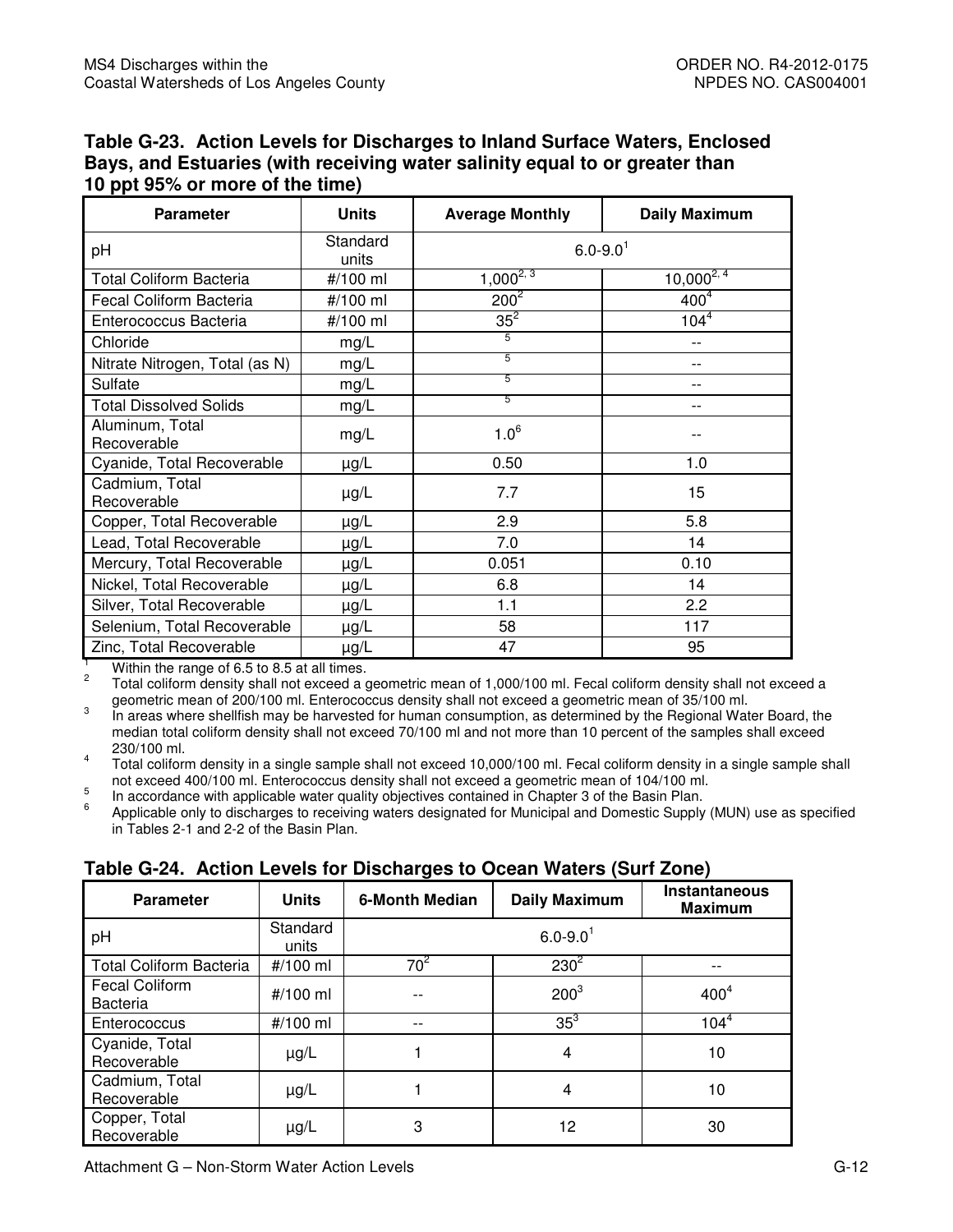| <b>Parameter</b>               | <b>Units</b> | <b>6-Month Median</b> | <b>Daily Maximum</b> |     |
|--------------------------------|--------------|-----------------------|----------------------|-----|
| Lead, Total<br>Recoverable     | $\mu$ g/L    | 2                     | 8                    | 20  |
| Mercury, Total<br>Recoverable  | $\mu$ g/L    | 0.04                  | 0.16                 | 0.4 |
| Nickel, Total<br>Recoverable   | $\mu$ g/L    | 5                     | 20                   | 50  |
| Silver, Total<br>Recoverable   | $\mu$ g/L    | 0.7                   | 2.8                  | 7.0 |
| Selenium, Total<br>Recoverable | $\mu$ g/L    | 15                    | 60                   | 150 |
| Zinc, Total<br>Recoverable     | $\mu$ g/L    | 20                    | 80                   | 200 |

 median total coliform density shall not exceed 70/100 ml and not more than 10 percent of the samples shall exceed <sup>1</sup> Within the range of 6.0 to 9.0 at all times.<br><sup>2</sup> In areas where shellfish may be harvested for human consumption, as determined by the Regional Water Board, the

 $\ensuremath{\mathsf{3}}$ geometric mean of 35/100 ml. 230/100 ml.<br>Fecal coliform density shall not exceed a geometric mean of 200/100 ml. Enterococcus density shall not exceed a

 $\overline{\mathbf{4}}$  mean of 104/100 ml. Fecal coliform density in a single sample shall not exceed 400/100 ml. Enterococcus density shall not exceed a geometric

# **VII. HARDNESS-BASED ACTION LEVELS FOR METALS**

| <b>Cadmium, Total Recoverable</b>           |                            |                            |                                          |                            |                            |                                             |                            |                            |  |  |
|---------------------------------------------|----------------------------|----------------------------|------------------------------------------|----------------------------|----------------------------|---------------------------------------------|----------------------------|----------------------------|--|--|
| <b>Hardness</b><br>$(mg/L)$ as<br>$CaCO3$ ) | <b>AMAL</b><br>$(\mu g/L)$ | <b>MDAL</b><br>$(\mu g/L)$ | <b>Hardness</b><br>$(mg/L)$ as<br>CaCO3) | <b>AMAL</b><br>$(\mu g/L)$ | <b>MDAL</b><br>$(\mu g/L)$ | <b>Hardness</b><br>$(mg/L)$ as<br>$CaCO3$ ) | <b>AMAL</b><br>$(\mu g/L)$ | <b>MDAL</b><br>$(\mu g/L)$ |  |  |
| 5.0                                         | 0.1                        | 0.2                        | 125.0                                    | 2.4                        | 4.8                        | 245.0                                       | 4.1                        | 8.2                        |  |  |
| 10.0                                        | 0.2                        | 0.3                        | 130.0                                    | 2.5                        | 5.0                        | 250.0                                       | 4.1                        | 8.3                        |  |  |
| 15.0                                        | 0.3                        | 0.5                        | 135.0                                    | 2.5                        | 5.1                        | 255.0                                       | 4.2                        | 8.4                        |  |  |
| 20.0                                        | 0.4                        | 0.7                        | 140.0                                    | 2.6                        | 5.3                        | 260.0                                       | 4.3                        | 8.5                        |  |  |
| 25.0                                        | 0.5                        | 0.9                        | 145.0                                    | 2.7                        | 5.4                        | 265.0                                       | 4.3                        | 8.7                        |  |  |
| 30.0                                        | 0.6                        | 1.2                        | 150.0                                    | 2.8                        | 5.5                        | 270.0                                       | 4.4                        | 8.8                        |  |  |
| 35.0                                        | 0.7                        | 1.4                        | 155.0                                    | 2.8                        | 5.7                        | 275.0                                       | 4.5                        | 8.9                        |  |  |
| 40.0                                        | 0.8                        | 1.6                        | 160.0                                    | 2.9                        | 5.8                        | 280.0                                       | 4.5                        | 9.1                        |  |  |
| 45.0                                        | 0.9                        | 1.8                        | 165.0                                    | 3.0                        | 6.0                        | 285.0                                       | 4.6                        | 9.2                        |  |  |
| 50.0                                        | 1.0                        | 2.1                        | 170.0                                    | 3.1                        | 6.1                        | 290.0                                       | 4.6                        | 9.3                        |  |  |
| 55.0                                        | 1.1                        | 2.3                        | 175.0                                    | 3.1                        | 6.3                        | 295.0                                       | 4.7                        | 9.4                        |  |  |
| 60.0                                        | 1.3                        | 2.5                        | 180.0                                    | 3.2                        | 6.4                        | 300.0                                       | 4.8                        | 9.6                        |  |  |
| 65.0                                        | 1.4                        | 2.8                        | 185.0                                    | 3.3                        | 6.5                        | 310.0                                       | 4.9                        | 9.8                        |  |  |
| 70.0                                        | 1.5                        | 3.0                        | 190.0                                    | 3.3                        | 6.7                        | 320.0                                       | 5.0                        | 10.1                       |  |  |
| 75.0                                        | 1.6                        | 3.2                        | 195.0                                    | 3.4                        | 6.8                        | 330.0                                       | 5.1                        | 10.3                       |  |  |
| 80.0                                        | 1.7                        | 3.4                        | 200.0                                    | 3.5                        | 7.0                        | 340.0                                       | 5.3                        | 10.5                       |  |  |
| 85.0                                        | 1.8                        | 3.6                        | 205.0                                    | 3.5                        | 7.1                        | 350.0                                       | 5.4                        | 10.8                       |  |  |
| 90.0                                        | 1.9                        | 3.7                        | 210.0                                    | 3.6                        | 7.2                        | 360.0                                       | 5.5                        | 11.0                       |  |  |
| 95.0                                        | 1.9                        | 3.9                        | 215.0                                    | 3.7                        | 7.4                        | 370.0                                       | 5.6                        | 11.3                       |  |  |
| 100.0                                       | 2.0                        | 4.0                        | 220.0                                    | 3.7                        | 7.5                        | 380.0                                       | 5.7                        | 11.5                       |  |  |
| 105.0                                       | 2.1                        | 4.2                        | 225.0                                    | 3.8                        | 7.6                        | 390.0                                       | 5.9                        | 11.7                       |  |  |
| 110.0                                       | 2.2                        | 4.3                        | 230.0                                    | 3.9                        | 7.8                        | 400.0                                       | 6.0                        | 12.0                       |  |  |
| 115.0                                       | 2.2                        | 4.5                        | 235.0                                    | 3.9                        | 7.9                        | >400                                        | 6.0                        | 12.0                       |  |  |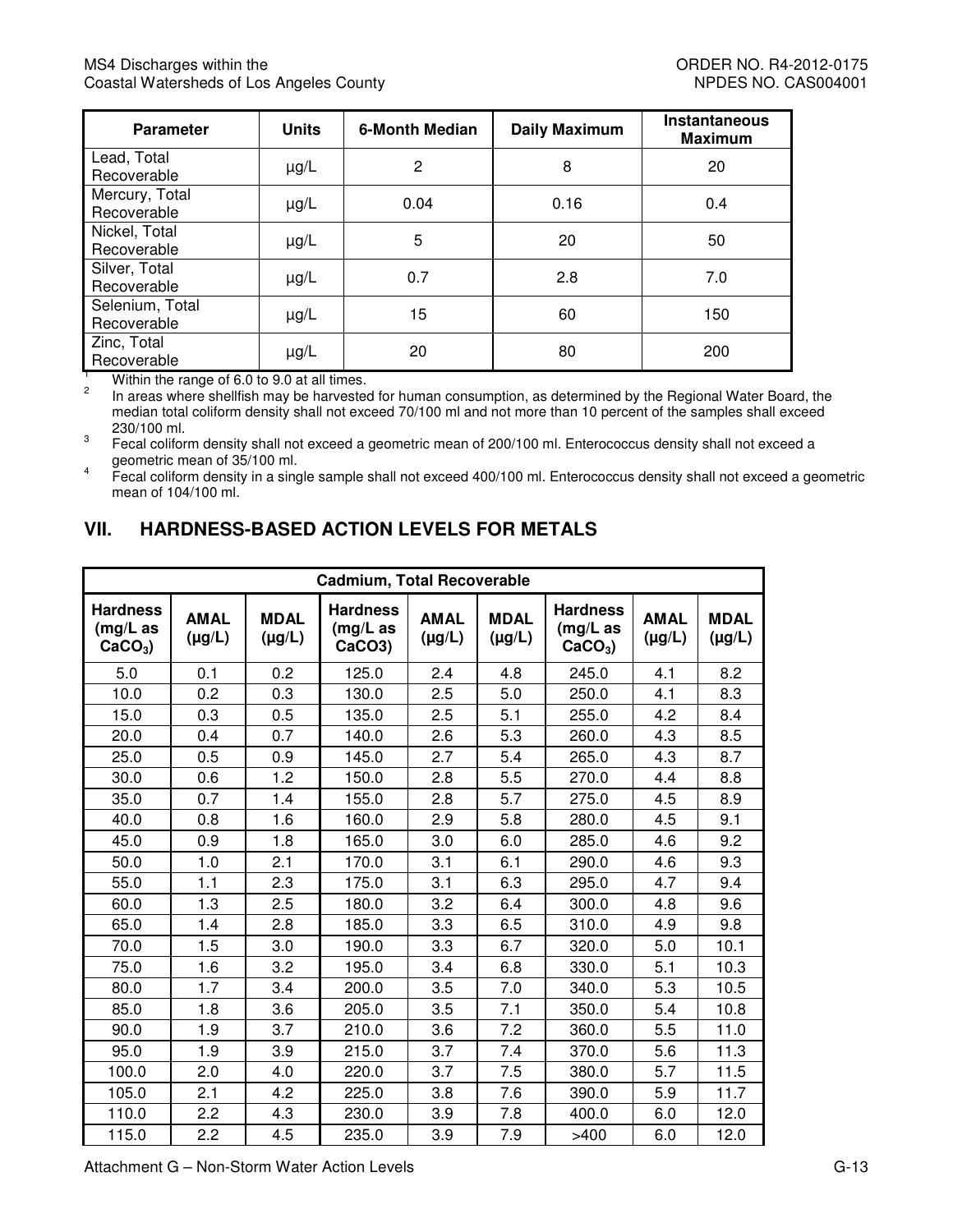| <b>Cadmium, Total Recoverable</b>           |                            |                            |                                                    |                            |                            |                                             |                            |                            |  |
|---------------------------------------------|----------------------------|----------------------------|----------------------------------------------------|----------------------------|----------------------------|---------------------------------------------|----------------------------|----------------------------|--|
| <b>Hardness</b><br>$(mg/L)$ as<br>$CaCO3$ ) | <b>AMAL</b><br>$(\mu g/L)$ | <b>MDAL</b><br>$(\mu g/L)$ | <b>Hardness</b><br>(mg/L as<br>CaCO <sub>3</sub> ) | <b>AMAL</b><br>$(\mu g/L)$ | <b>MDAL</b><br>$(\mu g/L)$ | <b>Hardness</b><br>$(mg/L)$ as<br>$CaCO3$ ) | <b>AMAL</b><br>$(\mu g/L)$ | <b>MDAL</b><br>$(\mu g/L)$ |  |
| 120.0                                       | 2.3                        | 4.7                        | 240.0                                              | 4.0                        | 8.0                        |                                             |                            |                            |  |

| <b>Copper, Total Recoverable</b>            |                            |                            |                                                       |                            |                            |                                             |                            |                            |  |  |
|---------------------------------------------|----------------------------|----------------------------|-------------------------------------------------------|----------------------------|----------------------------|---------------------------------------------|----------------------------|----------------------------|--|--|
| <b>Hardness</b><br>$(mg/L)$ as<br>$CaCO3$ ) | <b>AMAL</b><br>$(\mu g/L)$ | <b>MDAL</b><br>$(\mu g/L)$ | <b>Hardness</b><br>$(mg/L)$ as<br>CaCO <sub>3</sub> ) | <b>AMAL</b><br>$(\mu g/L)$ | <b>MDAL</b><br>$(\mu g/L)$ | <b>Hardness</b><br>$(mg/L)$ as<br>$CaCO3$ ) | <b>AMAL</b><br>$(\mu g/L)$ | <b>MDAL</b><br>$(\mu g/L)$ |  |  |
| 5.0                                         | 0.4                        | 0.8                        | 125.0                                                 | 8.6                        | 17.2                       | 245.0                                       | 16.2                       | 32.5                       |  |  |
| 10.0                                        | 0.8                        | 1.6                        | 130.0                                                 | 8.9                        | 17.9                       | 250.0                                       | 16.5                       | 33.1                       |  |  |
| 15.0                                        | 1.2                        | 2.3                        | 135.0                                                 | 9.2                        | 18.5                       | 255.0                                       | 16.8                       | 33.8                       |  |  |
| 20.0                                        | 1.5                        | 3.1                        | 140.0                                                 | 9.6                        | 19.2                       | 260.0                                       | 17.1                       | 34.4                       |  |  |
| 25.0                                        | 1.9                        | 3.8                        | 145.0                                                 | 9.9                        | 19.8                       | 265.0                                       | 17.4                       | 35.0                       |  |  |
| 30.0                                        | 2.2                        | 4.5                        | 150.0                                                 | 10.2                       | 20.5                       | 270.0                                       | 17.8                       | 35.6                       |  |  |
| 35.0                                        | 2.6                        | 5.2                        | 155.0                                                 | 10.5                       | 21.1                       | 275.0                                       | 18.1                       | 36.2                       |  |  |
| 40.0                                        | 2.9                        | 5.9                        | 160.0                                                 | 10.8                       | 21.8                       | 280.0                                       | 18.4                       | 36.9                       |  |  |
| 45.0                                        | 3.3                        | 6.6                        | 165.0                                                 | 11.2                       | 22.4                       | 285.0                                       | 18.6                       | 37.4                       |  |  |
| 50.0                                        | 3.6                        | 7.3                        | 170.0                                                 | 11.5                       | 23.0                       | 290.0                                       | 18.9                       | 38.0                       |  |  |
| 55.0                                        | 4.0                        | 8.0                        | 175.0                                                 | 11.8                       | 23.7                       | 295.0                                       | 19.2                       | 38.5                       |  |  |
| 60.0                                        | 4.3                        | 8.6                        | 180.0                                                 | 12.1                       | 24.3                       | 300.0                                       | 19.5                       | 39.1                       |  |  |
| 65.0                                        | 4.6                        | 9.3                        | 185.0                                                 | 12.4                       | 25.0                       | 310.0                                       | 20.0                       | 40.2                       |  |  |
| 70.0                                        | 5.0                        | 10.0                       | 190.0                                                 | 12.8                       | 25.6                       | 320.0                                       | 20.6                       | 41.3                       |  |  |
| 75.0                                        | 5.3                        | 10.7                       | 195.0                                                 | 13.1                       | 26.2                       | 330.0                                       | 21.1                       | 42.4                       |  |  |
| 80.0                                        | 5.6                        | 11.3                       | 200.0                                                 | 13.4                       | 26.9                       | 340.0                                       | 21.7                       | 43.5                       |  |  |
| 85.0                                        | 6.0                        | 12.0                       | 205.0                                                 | 13.7                       | 27.5                       | 350.0                                       | 22.2                       | 44.6                       |  |  |
| 90.0                                        | 6.3                        | 12.7                       | 210.0                                                 | 14.0                       | 28.1                       | 360.0                                       | 22.8                       | 45.7                       |  |  |
| 95.0                                        | 6.6                        | 13.3                       | 215.0                                                 | 14.3                       | 28.7                       | 370.0                                       | 23.3                       | 46.8                       |  |  |
| 100.0                                       | 7.0                        | 14.0                       | 220.0                                                 | 14.6                       | 29.4                       | 380.0                                       | 23.8                       | 47.8                       |  |  |
| 105.0                                       | 7.3                        | 14.6                       | 225.0                                                 | 15.0                       | 30.0                       | 390.0                                       | 24.4                       | 48.9                       |  |  |
| 110.0                                       | 7.6                        | 15.3                       | 230.0                                                 | 15.3                       | 30.6                       | 400.0                                       | 24.9                       | 50.0                       |  |  |
| 115.0                                       | 7.9                        | 15.9                       | 235.0                                                 | 15.6                       | 31.3                       | >400                                        | 24.9                       | 50.0                       |  |  |
| 120.0                                       | 8.3                        | 16.6                       | 240.0                                                 | 15.9                       | 31.9                       |                                             |                            |                            |  |  |

| <b>Lead, Total Recoverable</b>           |                            |                            |                                       |                            |                            |                                          |                            |                            |  |  |
|------------------------------------------|----------------------------|----------------------------|---------------------------------------|----------------------------|----------------------------|------------------------------------------|----------------------------|----------------------------|--|--|
| <b>Hardness</b><br>(mg/L as<br>$CaCO3$ ) | <b>AMAL</b><br>$(\mu g/L)$ | <b>MDAL</b><br>$(\mu g/L)$ | <b>Hardness</b><br>(mg/L as<br>CaCO3) | <b>AMAL</b><br>$(\mu g/L)$ | <b>MDAL</b><br>$(\mu g/L)$ | <b>Hardness</b><br>(mg/L as<br>$CaCO3$ ) | <b>AMAL</b><br>$(\mu g/L)$ | <b>MDAL</b><br>$(\mu g/L)$ |  |  |
| 5.0                                      | 0.1                        | 0.1                        | 125.0                                 | 3.5                        | 6.9                        | 245.0                                    | 8.1                        | 16.3                       |  |  |
| 10.0                                     | 0.1                        | 0.3                        | 130.0                                 | 3.6                        | 7.3                        | 250.0                                    | 8.3                        | 16.7                       |  |  |
| 15.0                                     | 0.2                        | 0.5                        | 135.0                                 | 3.8                        | 7.6                        | 255.0                                    | 8.6                        | 17.2                       |  |  |
| 20.0                                     | 0.3                        | 0.7                        | 140.0                                 | 4.0                        | 8.0                        | 260.0                                    | 8.8                        | 17.6                       |  |  |
| 25.0                                     | 0.4                        | 0.9                        | 145.0                                 | 4.2                        | 8.4                        | 265.0                                    | 9.0                        | 18.0                       |  |  |
| 30.0                                     | 0.6                        | 1.1                        | 150.0                                 | 4.4                        | 8.7                        | 270.0                                    | 9.2                        | 18.5                       |  |  |
| 35.0                                     | 0.7                        | 1.4                        | 155.0                                 | 4.5                        | 9.1                        | 275.0                                    | 9.4                        | 18.9                       |  |  |
| 40.0                                     | 0.8                        | 1.6                        | 160.0                                 | 4.7                        | 9.5                        | 280.0                                    | 9.6                        | 19.3                       |  |  |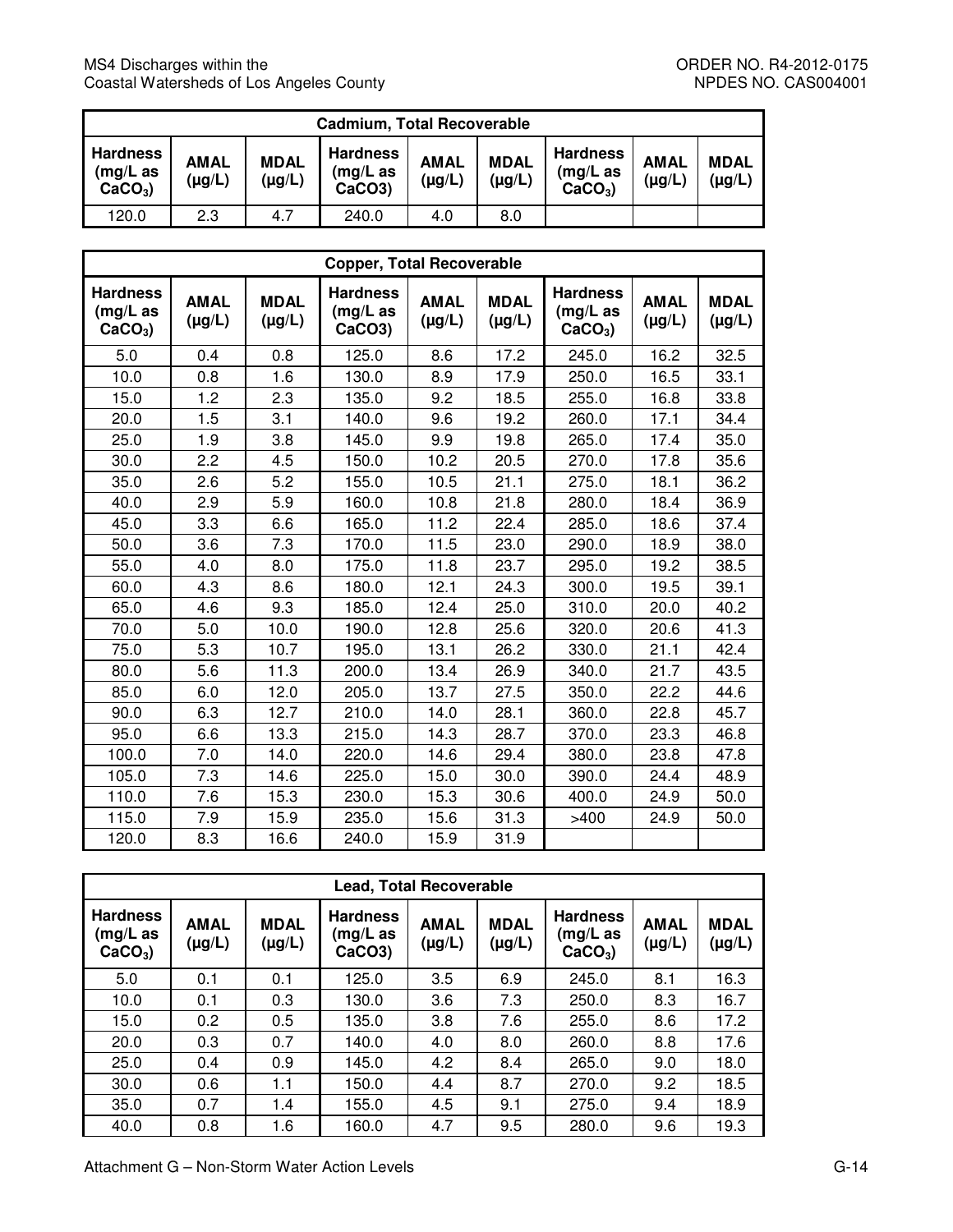$\mathcal{L}_{\mathcal{A}}$ 

| <b>Lead, Total Recoverable</b>           |                            |                            |                                                       |                            |                            |                                             |                            |                            |  |  |
|------------------------------------------|----------------------------|----------------------------|-------------------------------------------------------|----------------------------|----------------------------|---------------------------------------------|----------------------------|----------------------------|--|--|
| <b>Hardness</b><br>(mg/L as<br>$CaCO3$ ) | <b>AMAL</b><br>$(\mu g/L)$ | <b>MDAL</b><br>$(\mu g/L)$ | <b>Hardness</b><br>$(mg/L)$ as<br>CaCO <sub>3</sub> ) | <b>AMAL</b><br>$(\mu g/L)$ | <b>MDAL</b><br>$(\mu g/L)$ | <b>Hardness</b><br>$(mg/L)$ as<br>$CaCO3$ ) | <b>AMAL</b><br>$(\mu g/L)$ | <b>MDAL</b><br>$(\mu g/L)$ |  |  |
| 45.0                                     | 0.9                        | 1.9                        | 165.0                                                 | 4.9                        | 9.9                        | 285.0                                       | 9.9                        | 19.8                       |  |  |
| 50.0                                     | 1.1                        | 2.2                        | 170.0                                                 | 5.1                        | 10.2                       | 290.0                                       | 10.1                       | 20.2                       |  |  |
| 55.0                                     | 1.2                        | 2.4                        | 175.0                                                 | 5.3                        | 10.6                       | 295.0                                       | 10.3                       | 20.7                       |  |  |
| 60.0                                     | 1.4                        | 2.7                        | 180.0                                                 | 5.5                        | 11.0                       | 300.0                                       | 10.5                       | 21.1                       |  |  |
| 65.0                                     | 1.5                        | 3.0                        | 185.0                                                 | 5.7                        | 11.4                       | 310.0                                       | 11.0                       | 22.0                       |  |  |
| 70.0                                     | 1.7                        | 3.3                        | 190.0                                                 | 5.9                        | 11.8                       | 320.0                                       | 11.4                       | 22.9                       |  |  |
| 75.0                                     | 1.8                        | 3.6                        | 195.0                                                 | 6.1                        | 12.2                       | 330.0                                       | 11.9                       | 23.8                       |  |  |
| 80.0                                     | 2.0                        | 3.9                        | 200.0                                                 | 6.3                        | 12.6                       | 340.0                                       | 12.3                       | 24.8                       |  |  |
| 85.0                                     | 2.1                        | 4.2                        | 205.0                                                 | 6.5                        | 13.0                       | 350.0                                       | 12.8                       | 25.7                       |  |  |
| 90.0                                     | 2.3                        | 4.6                        | 210.0                                                 | 6.7                        | 13.4                       | 360.0                                       | 13.3                       | 26.6                       |  |  |
| 95.0                                     | 2.4                        | 4.9                        | 215.0                                                 | 6.9                        | 13.8                       | 370.0                                       | 13.7                       | 27.6                       |  |  |
| 100.0                                    | 2.6                        | 5.2                        | 220.0                                                 | 7.1                        | 14.2                       | 380.0                                       | 14.2                       | 28.5                       |  |  |
| 105.0                                    | 2.8                        | 5.5                        | 225.0                                                 | 7.3                        | 14.6                       | 390.0                                       | 14.7                       | 29.5                       |  |  |
| 110.0                                    | 2.9                        | 5.9                        | 230.0                                                 | 7.5                        | 15.1                       | 400.0                                       | 15.2                       | 30.5                       |  |  |
| 115.0                                    | 3.1                        | 6.2                        | 235.0                                                 | 7.7                        | 15.5                       | >400                                        | 15.2                       | 30.5                       |  |  |
| 120.0                                    | 3.3                        | 6.6                        | 240.0                                                 | 7.9                        | 15.9                       |                                             |                            |                            |  |  |

| <b>Nickel, Total Recoverable</b>            |                            |                            |                                       |                            |                            |                                             |                            |                            |  |  |
|---------------------------------------------|----------------------------|----------------------------|---------------------------------------|----------------------------|----------------------------|---------------------------------------------|----------------------------|----------------------------|--|--|
| <b>Hardness</b><br>$(mg/L)$ as<br>$CaCO3$ ) | <b>AMAL</b><br>$(\mu g/L)$ | <b>MDAL</b><br>$(\mu g/L)$ | <b>Hardness</b><br>(mg/L as<br>CaCO3) | <b>AMAL</b><br>$(\mu g/L)$ | <b>MDAL</b><br>$(\mu g/L)$ | <b>Hardness</b><br>$(mg/L)$ as<br>$CaCO3$ ) | <b>AMAL</b><br>$(\mu g/L)$ | <b>MDAL</b><br>$(\mu g/L)$ |  |  |
| 5.0                                         | 3.4                        | 6.8                        | 125.0                                 | 51.5                       | 103.3                      | 245.0                                       | 90.9                       | 182.5                      |  |  |
| 10.0                                        | 6.1                        | 12.2                       | 130.0                                 | 53.2                       | 106.7                      | 250.0                                       | 92.5                       | 185.6                      |  |  |
| 15.0                                        | 8.6                        | 17.2                       | 135.0                                 | 54.9                       | 110.2                      | 255.0                                       | 94.1                       | 188.7                      |  |  |
| 20.0                                        | 10.9                       | 21.9                       | 140.0                                 | 56.6                       | 113.6                      | 260.0                                       | 95.6                       | 191.9                      |  |  |
| 25.0                                        | 13.2                       | 26.5                       | 145.0                                 | 58.3                       | 117.1                      | 265.0                                       | 97.2                       | 195.0                      |  |  |
| 30.0                                        | 15.4                       | 30.9                       | 150.0                                 | 60.0                       | 120.5                      | 270.0                                       | 98.7                       | 198.1                      |  |  |
| 35.0                                        | 17.5                       | 35.2                       | 155.0                                 | 61.7                       | 123.9                      | 275.0                                       | 100.3                      | 201.2                      |  |  |
| 40.0                                        | 19.6                       | 39.4                       | 160.0                                 | 63.4                       | 127.2                      | 280.0                                       | 101.8                      | 204.3                      |  |  |
| 45.0                                        | 21.7                       | 43.5                       | 165.0                                 | 65.1                       | 130.6                      | 285.0                                       | 103.3                      | 207.4                      |  |  |
| 50.0                                        | 23.7                       | 47.6                       | 170.0                                 | 66.8                       | 133.9                      | 290.0                                       | 104.9                      | 210.4                      |  |  |
| 55.0                                        | 25.7                       | 51.6                       | 175.0                                 | 68.4                       | 137.3                      | 295.0                                       | 106.4                      | 213.5                      |  |  |
| 60.0                                        | 27.7                       | 55.5                       | 180.0                                 | 70.1                       | 140.6                      | 300.0                                       | 107.9                      | 216.6                      |  |  |
| 65.0                                        | 29.6                       | 59.4                       | 185.0                                 | 71.7                       | 143.9                      | 310.0                                       | 111.0                      | 222.7                      |  |  |
| 70.0                                        | 31.5                       | 63.2                       | 190.0                                 | 73.3                       | 147.1                      | 320.0                                       | 114.0                      | 228.7                      |  |  |
| 75.0                                        | 33.4                       | 67.0                       | 195.0                                 | 75.0                       | 150.4                      | 330.0                                       | 117.0                      | 234.7                      |  |  |
| 80.0                                        | 35.3                       | 70.8                       | 200.0                                 | 76.6                       | 153.7                      | 340.0                                       | 120.0                      | 240.7                      |  |  |
| 85.0                                        | 37.1                       | 74.5                       | 205.0                                 | 78.2                       | 156.9                      | 350.0                                       | 123.0                      | 246.7                      |  |  |
| 90.0                                        | 39.0                       | 78.2                       | 210.0                                 | 79.8                       | 160.2                      | 360.0                                       | 125.9                      | 252.7                      |  |  |
| 95.0                                        | 40.8                       | 81.9                       | 215.0                                 | 81.4                       | 163.4                      | 370.0                                       | 128.9                      | 258.6                      |  |  |
| 100.0                                       | 42.6                       | 85.5                       | 220.0                                 | 83.0                       | 166.6                      | 380.0                                       | 131.8                      | 264.5                      |  |  |
| 105.0                                       | 44.4                       | 89.1                       | 225.0                                 | 84.6                       | 169.8                      | 390.0                                       | 134.8                      | 270.4                      |  |  |
| 110.0                                       | 46.2                       | 92.7                       | 230.0                                 | 86.2                       | 173.0                      | 400.0                                       | 137.7                      | 276.2                      |  |  |
| 115.0                                       | 48.0                       | 96.2                       | 235.0                                 | 87.8                       | 176.1                      | >400                                        | 137.7                      | 276.2                      |  |  |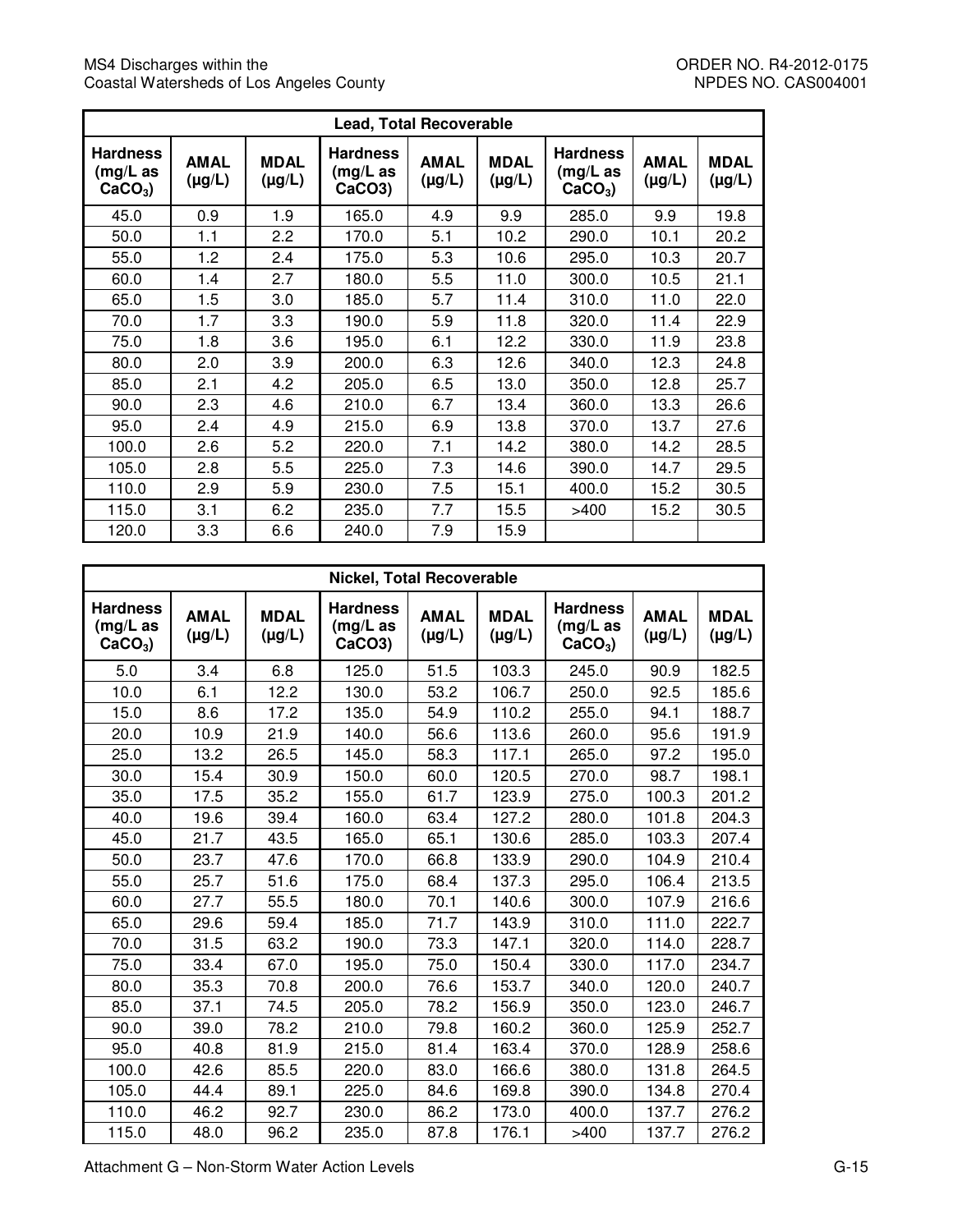| <b>Nickel, Total Recoverable</b>            |                            |                            |                                       |                            |                            |                                             |                            |                            |  |
|---------------------------------------------|----------------------------|----------------------------|---------------------------------------|----------------------------|----------------------------|---------------------------------------------|----------------------------|----------------------------|--|
| <b>Hardness</b><br>$(mg/L)$ as<br>$CaCO3$ ) | <b>AMAL</b><br>$(\mu g/L)$ | <b>MDAL</b><br>$(\mu g/L)$ | <b>Hardness</b><br>(mg/L as<br>CaCO3) | <b>AMAL</b><br>$(\mu g/L)$ | <b>MDAL</b><br>$(\mu g/L)$ | <b>Hardness</b><br>$(mg/L)$ as<br>$CaCO3$ ) | <b>AMAL</b><br>$(\mu g/L)$ | <b>MDAL</b><br>$(\mu g/L)$ |  |
| 120.0                                       | 49.7                       | 99.8                       | 240.0                                 | 89.4                       | 179.3                      |                                             |                            |                            |  |

| Zinc, Total Recoverable                  |                            |                            |                                          |                            |                            |                                             |                            |                            |  |  |
|------------------------------------------|----------------------------|----------------------------|------------------------------------------|----------------------------|----------------------------|---------------------------------------------|----------------------------|----------------------------|--|--|
| <b>Hardness</b><br>(mg/L as<br>$CaCO3$ ) | <b>AMAL</b><br>$(\mu g/L)$ | <b>MDAL</b><br>$(\mu g/L)$ | <b>Hardness</b><br>$(mg/L)$ as<br>CaCO3) | <b>AMAL</b><br>$(\mu g/L)$ | <b>MDAL</b><br>$(\mu g/L)$ | <b>Hardness</b><br>$(mg/L)$ as<br>$CaCO3$ ) | <b>AMAL</b><br>$(\mu g/L)$ | <b>MDAL</b><br>$(\mu g/L)$ |  |  |
| 5.0                                      | 4.7                        | 9.4                        | 125.0                                    | 72.0                       | 144.5                      | 245.0                                       | 127.4                      | 255.6                      |  |  |
| 10.0                                     | 8.5                        | 17.0                       | 130.0                                    | 74.5                       | 149.4                      | 250.0                                       | 129.6                      | 260.0                      |  |  |
| 15.0                                     | 11.9                       | 24.0                       | 135.0                                    | 76.9                       | 154.2                      | 255.0                                       | 131.8                      | 264.4                      |  |  |
| 20.0                                     | 15.2                       | 30.6                       | 140.0                                    | 79.3                       | 159.1                      | 260.0                                       | 134.0                      | 268.8                      |  |  |
| 25.0                                     | 18.4                       | 37.0                       | 145.0                                    | 81.7                       | 163.9                      | 265.0                                       | 136.1                      | 273.1                      |  |  |
| 30.0                                     | 21.5                       | 43.1                       | 150.0                                    | 84.1                       | 168.6                      | 270.0                                       | 138.3                      | 277.5                      |  |  |
| 35.0                                     | 24.5                       | 49.1                       | 155.0                                    | 86.4                       | 173.4                      | 275.0                                       | 140.5                      | 281.9                      |  |  |
| 40.0                                     | 27.4                       | 55.0                       | 160.0                                    | 88.8                       | 178.1                      | 280.0                                       | 142.6                      | 286.2                      |  |  |
| 45.0                                     | 30.3                       | 60.8                       | 165.0                                    | 91.1                       | 182.8                      | 285.0                                       | 144.8                      | 290.5                      |  |  |
| 50.0                                     | 33.1                       | 66.5                       | 170.0                                    | 93.5                       | 187.5                      | 290.0                                       | 146.9                      | 294.8                      |  |  |
| 55.0                                     | 35.9                       | 72.1                       | 175.0                                    | 95.8                       | 192.2                      | 295.0                                       | 149.1                      | 299.1                      |  |  |
| 60.0                                     | 38.7                       | 77.6                       | 180.0                                    | 98.1                       | 196.8                      | 300.0                                       | 151.2                      | 303.4                      |  |  |
| 65.0                                     | 41.4                       | 83.0                       | 185.0                                    | 100.4                      | 201.4                      | 310.0                                       | 155.5                      | 312.0                      |  |  |
| 70.0                                     | 44.1                       | 88.4                       | 190.0                                    | 102.7                      | 206.0                      | 320.0                                       | 159.7                      | 320.5                      |  |  |
| 75.0                                     | 46.7                       | 93.7                       | 195.0                                    | 105.0                      | 210.6                      | 330.0                                       | 163.9                      | 328.9                      |  |  |
| 80.0                                     | 49.3                       | 99.0                       | 200.0                                    | 107.3                      | 215.2                      | 340.0                                       | 168.1                      | 337.4                      |  |  |
| 85.0                                     | 51.9                       | 104.2                      | 205.0                                    | 109.5                      | 219.8                      | 350.0                                       | 172.3                      | 345.8                      |  |  |
| 90.0                                     | 54.5                       | 109.4                      | 210.0                                    | 111.8                      | 224.3                      | 360.0                                       | 176.5                      | 354.1                      |  |  |
| 95.0                                     | 57.1                       | 114.5                      | 215.0                                    | 114.0                      | 228.8                      | 370.0                                       | 180.6                      | 362.4                      |  |  |
| 100.0                                    | 59.6                       | 119.6                      | 220.0                                    | 116.3                      | 233.3                      | 380.0                                       | 184.8                      | 370.7                      |  |  |
| 105.0                                    | 62.1                       | 124.7                      | 225.0                                    | 118.5                      | 237.8                      | 390.0                                       | 188.9                      | 379.0                      |  |  |
| 110.0                                    | 64.6                       | 129.7                      | 230.0                                    | 120.7                      | 242.3                      | 400.0                                       | 193.0                      | 387.2                      |  |  |
| 115.0                                    | 67.1                       | 134.7                      | 235.0                                    | 123.0                      | 246.7                      | >400                                        | 193.0                      | 387.2                      |  |  |
| 120.0                                    | 69.6                       | 139.6                      | 240.0                                    | 125.2                      | 251.2                      |                                             |                            |                            |  |  |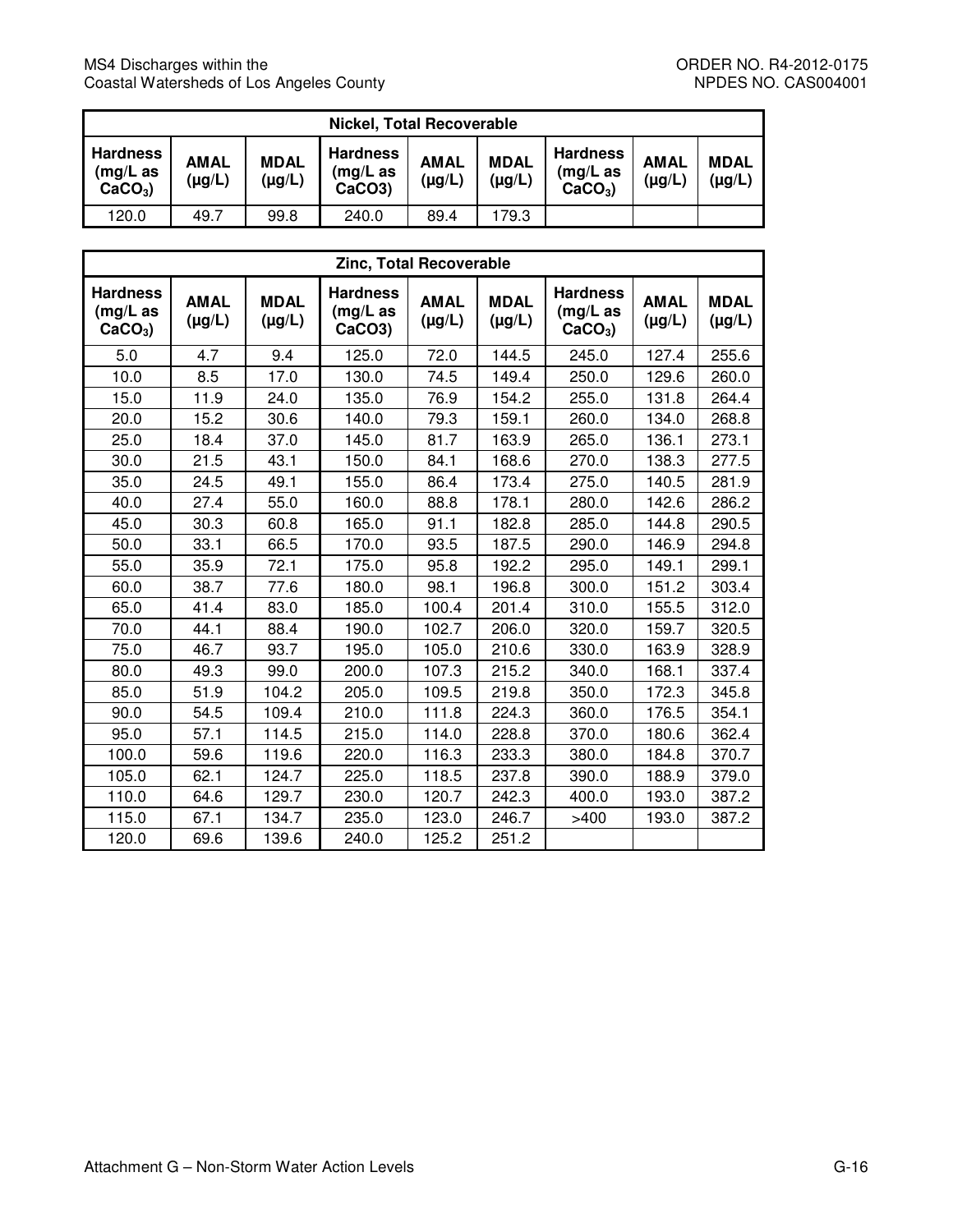# **VIII. MUNICIPAL ACTION LEVELS**

#### **Conventional Pollutants**

| Pollutants                   | pH             | <b>TSS</b><br>mq/L | <b>COD</b><br>mq/L | Kjedahl<br>Nitrogen (TKN)<br>mg/L | Nitrate & Nitrite-<br>total mg/L | P-total<br>mq/L |
|------------------------------|----------------|--------------------|--------------------|-----------------------------------|----------------------------------|-----------------|
| Municipal<br>Action<br>Level | $6.0 -$<br>9.0 | 264.1              | 247.5              | 4.59                              | 1.85                             | 0.80            |

#### **Metals**

| Pollutants   Cd- total   Cr-total   Cu- total   Pb- total   Ni- total   Zn- total   Hg- total |           |           |           |           |           |           |           |
|-----------------------------------------------------------------------------------------------|-----------|-----------|-----------|-----------|-----------|-----------|-----------|
|                                                                                               | $\mu$ g/L | $\mu$ g/L | $\mu$ g/L | $\mu$ g/L | $\mu$ g/L | $\mu$ g/L | $\mu$ g/L |
| Municipal<br>Action<br>Level                                                                  | 2.52      | 20.20     | 71.12     | 102.00    | 27.43     | 641.3     | 0.32      |

 This Order establishes Municipal Action Levels (MALs) to identify subwatersheds requiring additional Best Management Practices (BMPs) to reduce pollutant loads and prioritize implementation of additional BMPs. MALs for selected pollutants are based on nationwide Phase (<http://unix.eng.ua.edu/~rpitt/Research/Research.shtml>, last visited on May 9, 2012). The MALs were obtained by computing the upper 25th percentile for selected pollutants using the statistical program Minitab. Non-detects were removed from the data set and all data from the database were used. Phase I MS4 monitoring data for pollutants in storm water

 Under this Order, the Municipal Action Levels (MALs) shall be utilized by Permittees to identify subwatersheds discharging pollutants at levels in excess of the MALs. Within those subwatersheds where pollutant levels in the discharge are in excess of the MALs, Permittees shall implement controls and measures necessary to reduce the discharge of pollutants.

 In order to determine if MS4 discharges are in excess of the MALs, Permittees shall conduct outfall monitoring as required in the Monitoring and Reporting Program (MRP) (Attachment E). A MAL Assessment Report shall be submitted to the Regional Water Board Executive Officer as part of the Annual Report. The MAL Assessment Report shall present the monitoring data in comparison to the applicable MALs, and identify those subwatersheds with a running average of twenty percent or greater of exceedances of the MALs listed in this attachment in discharges of storm water from the MS4.

 Beginning in Year 3 after the effective date of this Order, each Permittee shall submit a MAL Action Plan with the Annual Report (first MAL Action Plan due with December 15, 2015 Annual Report) to the Regional Water Board Executive Officer, for those subwatersheds with a running average of twenty percent or greater of exceedances of the MALs in any discharge of